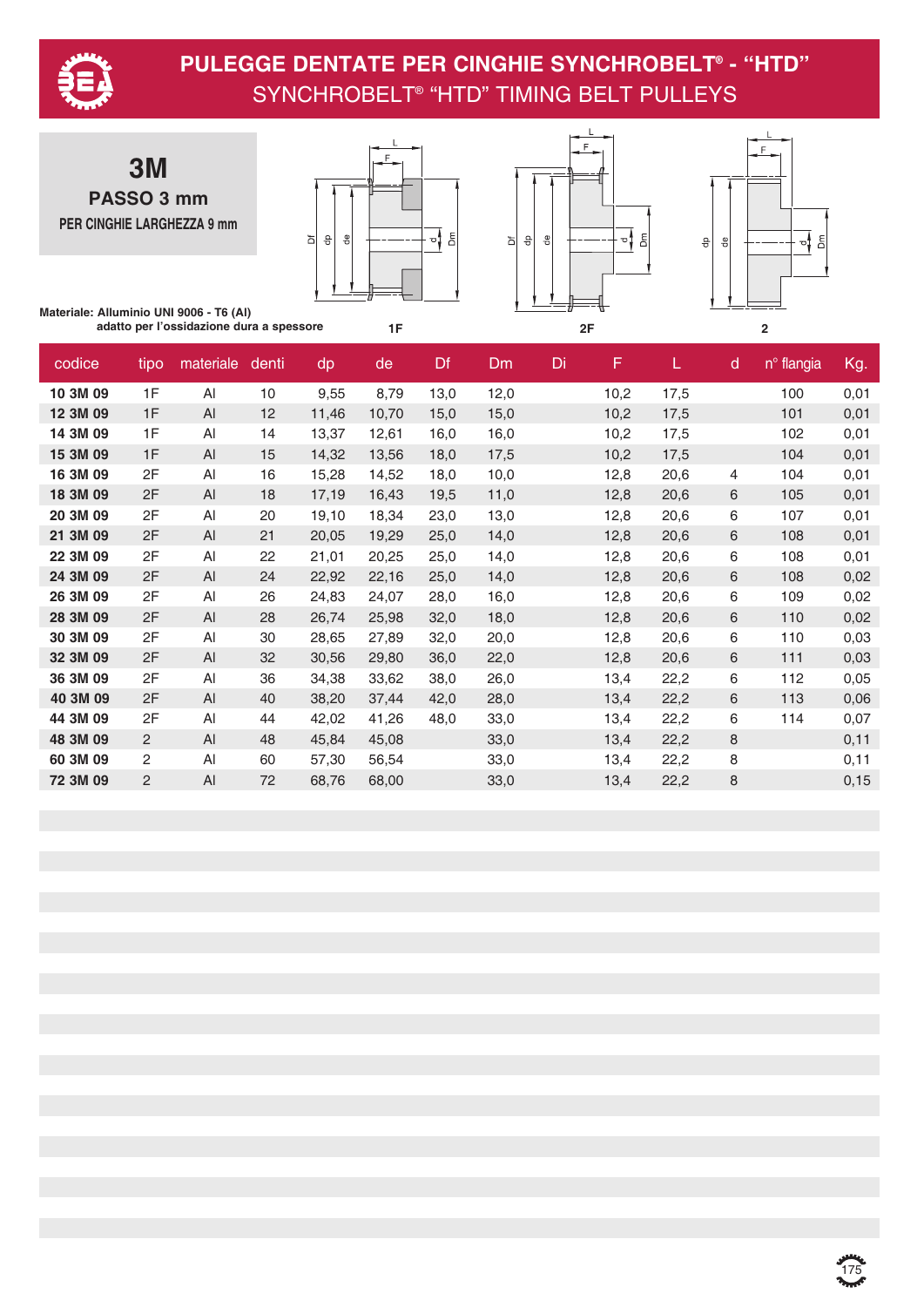

**3M PASSO 3 mm PER CINGHIE LARGHEZZA 15 mm**







**Materiale: Alluminio UNI 9006 - T6 (Al) adatto per l'ossidazione dura a spessore**

| codice   | tipo | materiale | denti | dp    | de    | Df   | Dm   | Di | F    |      | $\mathsf{d}$ | n <sup>o</sup> flangia | Kg.   |
|----------|------|-----------|-------|-------|-------|------|------|----|------|------|--------------|------------------------|-------|
| 10 3M 15 | 1F   | Al        | 10    | 9,55  | 8,79  | 13,0 | 12,0 |    | 17,0 | 26,0 |              | 100                    | 0,01  |
| 12 3M 15 | 1F   | AI        | 12    | 11,46 | 10,70 | 15,0 | 15,0 |    | 17,0 | 26,0 |              | 101                    | 0,01  |
| 14 3M 15 | 1F   | Al        | 14    | 13,37 | 12,61 | 16,0 | 16,0 |    | 17,0 | 26,0 |              | 102                    | 0,01  |
| 15 3M 15 | 1F   | AI        | 15    | 14,32 | 13,56 | 18,0 | 17,5 |    | 17,0 | 26,0 |              | 104                    | 0,01  |
| 16 3M 15 | 2F   | AI        | 16    | 15,28 | 14,52 | 18,0 | 10,0 |    | 19,5 | 26,0 | 4            | 104                    | 0,01  |
| 18 3M 15 | 2F   | Al        | 18    | 17,19 | 16,43 | 19,5 | 11,0 |    | 19,5 | 26,0 | 6            | 105                    | 0,01  |
| 20 3M 15 | 2F   | Al        | 20    | 19,10 | 18,34 | 23,0 | 13,0 |    | 19,5 | 26,0 | 6            | 107                    | 0,01  |
| 21 3M 15 | 2F   | AI        | 21    | 20,05 | 19,29 | 25,0 | 14,0 |    | 19,5 | 26,0 | 6            | 108                    | 0,02  |
| 22 3M 15 | 2F   | Al        | 22    | 21,01 | 20,25 | 25,0 | 14,0 |    | 19,5 | 26,0 | 6            | 108                    | 0,02  |
| 24 3M 15 | 2F   | AI        | 24    | 22,92 | 22,16 | 25,0 | 14,0 |    | 19,5 | 26,0 | 6            | 108                    | 0,02  |
| 26 3M 15 | 2F   | Al        | 26    | 24,83 | 24,07 | 28,0 | 16,0 |    | 19,5 | 26,0 | 6            | 109                    | 0,03  |
| 28 3M 15 | 2F   | Al        | 28    | 26,74 | 25,98 | 32,0 | 18,0 |    | 19,5 | 26,0 | 6            | 110                    | 0,03  |
| 30 3M 15 | 2F   | Al        | 30    | 28,65 | 27,89 | 32,0 | 20,0 |    | 19,5 | 26,0 | 6            | 110                    | 0,04  |
| 32 3M 15 | 2F   | AI        | 32    | 30,56 | 29,80 | 36,0 | 22,0 |    | 19,5 | 26,0 | 6            | 111                    | 0,04  |
| 36 3M 15 | 2F   | Al        | 36    | 34,38 | 33,62 | 38,0 | 26,0 |    | 20,0 | 30,0 | 6            | 112                    | 0,06  |
| 40 3M 15 | 2F   | AI        | 40    | 38,20 | 37,44 | 42,0 | 28,0 |    | 20,0 | 30,0 | 6            | 113                    | 0,08  |
| 44 3M 15 | 2F   | AI        | 44    | 42,02 | 41,26 | 48,0 | 33,0 |    | 20,0 | 30,0 | 6            | 114                    | 0,10  |
| 48 3M 15 | 2    | AI        | 48    | 45,84 | 45,08 |      | 33,0 |    | 20,0 | 30,0 | 8            |                        | 0, 10 |
| 60 3M 15 | 2    | Al        | 60    | 57,30 | 56,54 |      | 33,0 |    | 20,0 | 30,0 | 8            |                        | 0, 15 |
| 72 3M 15 | 2    | AI        | 72    | 68,76 | 68,00 |      | 33,0 |    | 20,0 | 30,0 | 8            |                        | 0,21  |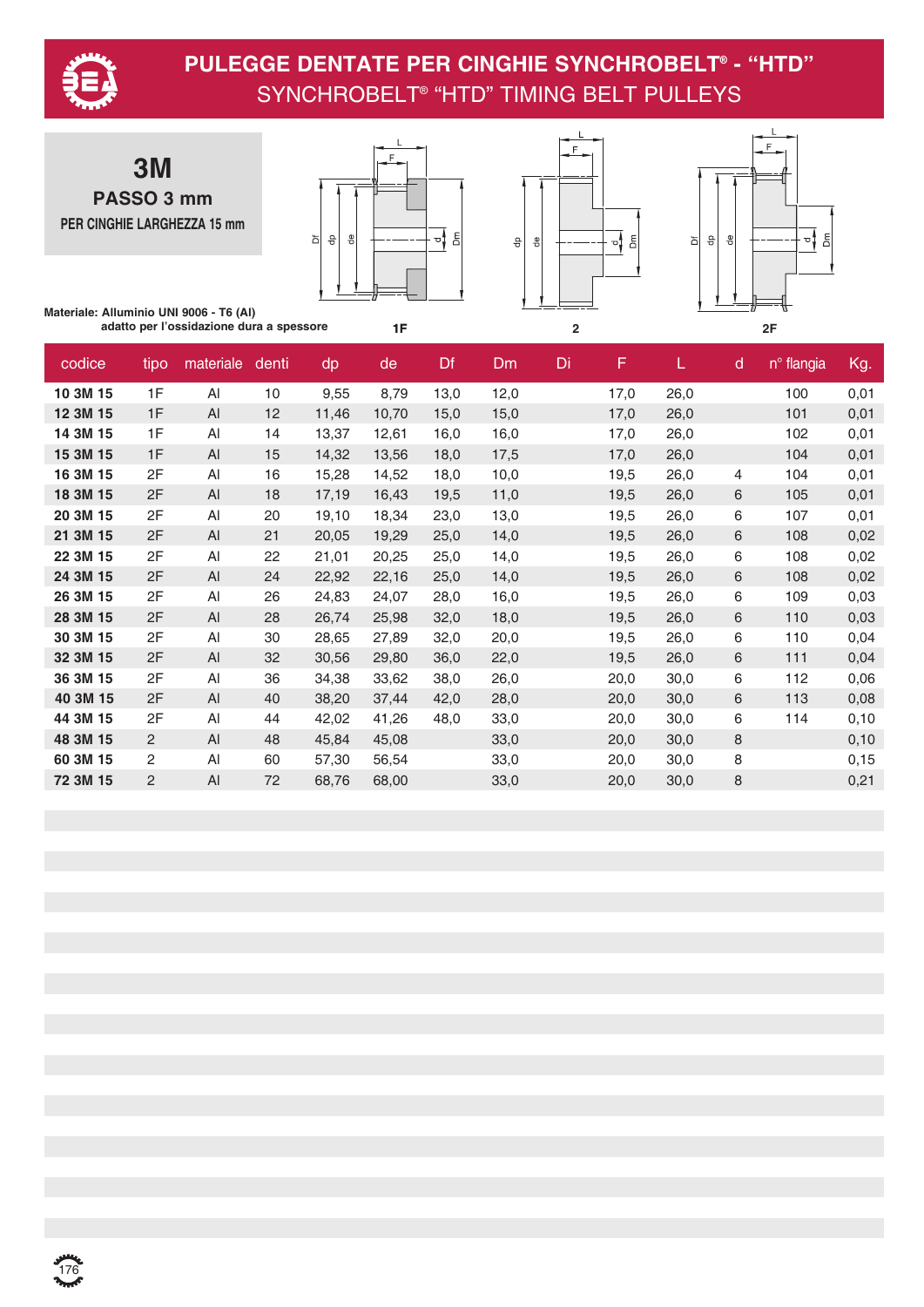

**5M PASSO 5 mm PER CINGHIE LARGHEZZA 9 mm**





**Materiale: Acciaio (St) Materiale: Alluminio UNI 9006 - T6 (Al) adatto per l'ossidazione dura a spessore 2 2F**

| codice   | tipo | materiale | denti | dp     | de     | Df | Dm   | Di | F    | L.   | d | n <sup>o</sup> flangia | Kg.   |
|----------|------|-----------|-------|--------|--------|----|------|----|------|------|---|------------------------|-------|
| 12 5M 09 | 2F   | <b>St</b> | 12    | 19,10  | 17,96  | 23 | 12,5 |    | 14,5 | 20,0 | 6 | 202                    | 0,03  |
| 14 5M 09 | 2F   | <b>St</b> | 14    | 22,28  | 21,14  | 25 | 13,5 |    | 14,5 | 20,0 | 6 | 203                    | 0,04  |
| 15 5M 09 | 2F   | St        | 15    | 23,87  | 22,73  | 28 | 16,0 |    | 14,5 | 20,0 | 6 | 204                    | 0,05  |
| 16 5M 09 | 2F   | St        | 16    | 25,46  | 24,32  | 28 | 16,5 |    | 14,5 | 20,0 | 6 | 204                    | 0,06  |
| 18 5M 09 | 2F   | St        | 18    | 28,65  | 27,51  | 32 | 20,0 |    | 14,5 | 20,0 | 6 | 205                    | 0,07  |
| 20 5M 09 | 2F   | <b>St</b> | 20    | 31,83  | 30,69  | 36 | 23,0 |    | 14,5 | 22,5 | 6 | 206                    | 0,10  |
| 21 5M 09 | 2F   | St        | 21    | 33,42  | 32,28  | 38 | 24,0 |    | 14,5 | 22,5 | 6 | 207                    | 0,12  |
| 22 5M 09 | 2F   | <b>St</b> | 22    | 35,01  | 33,87  | 38 | 25,5 |    | 14,5 | 22,5 | 6 | 207                    | 0,13  |
| 24 5M 09 | 2F   | St        | 24    | 38,20  | 37,06  | 42 | 27,0 |    | 14,5 | 22,5 | 6 | 208                    | 0, 15 |
| 26 5M 09 | 2F   | <b>St</b> | 26    | 41,38  | 40,24  | 44 | 30,0 |    | 14,5 | 22,5 | 6 | 209                    | 0,18  |
| 28 5M 09 | 2F   | <b>St</b> | 28    | 44,56  | 43,42  | 48 | 30,5 |    | 14,5 | 22,5 | 6 | 210                    | 0,21  |
| 30 5M 09 | 2F   | <b>St</b> | 30    | 47,75  | 46,60  | 51 | 35,0 |    | 14,5 | 22,5 | 6 | 211                    | 0,25  |
| 32 5M 09 | 2F   | St        | 32    | 50,93  | 49,79  | 54 | 38,0 |    | 14,5 | 22,5 | 8 | 212                    | 0,28  |
| 36 5M 09 | 2F   | <b>St</b> | 36    | 57,30  | 56,16  | 60 | 38,0 |    | 14,5 | 22,5 | 8 | 214                    | 0,33  |
| 40 5M 09 | 2F   | St        | 40    | 63,66  | 62,52  | 71 | 38,0 |    | 14,5 | 22,5 | 8 | 217                    | 0,42  |
| 44 5M 09 | 2    | AI        | 44    | 70,03  | 68,89  |    | 38,0 |    | 14,5 | 25,5 | 8 |                        | 0,17  |
| 48 5M 09 | 2    | AI        | 48    | 76,39  | 75,25  |    | 45,0 |    | 14,5 | 25,5 | 8 |                        | 0,18  |
| 60 5M 09 | 2    | AI        | 60    | 95,49  | 94,35  |    | 45,0 |    | 14,5 | 25,5 | 8 |                        | 0,23  |
| 72 5M 09 | 2    | AI        | 72    | 114,59 | 113,45 |    | 45,0 |    | 14,5 | 25,5 | 8 |                        | 0,42  |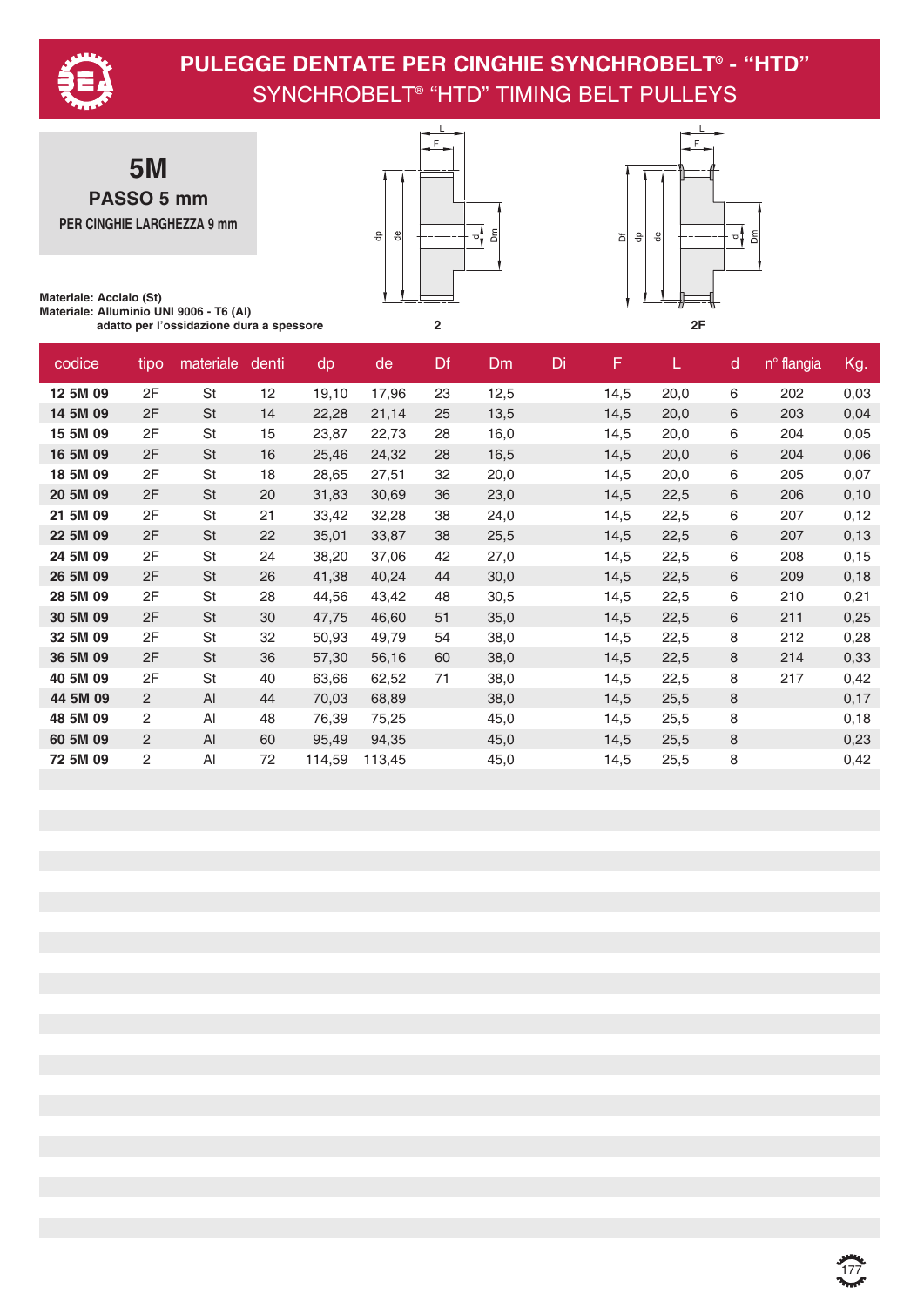

**5M PASSO 5 mm PER CINGHIE LARGHEZZA 15 mm**





**Materiale: Acciaio (St) Materiale: Alluminio UNI 9006 - T6 (Al) adatto per l'ossidazione dura a spessore 2 2F**

| codice   | tipo | materiale | denti | dp     | de     | <b>Df</b> | Dm   | Di | F    |    | d | n <sup>o</sup> flangia | Kg.   |
|----------|------|-----------|-------|--------|--------|-----------|------|----|------|----|---|------------------------|-------|
| 12 5M 15 | 2F   | St        | 12    | 19,10  | 17,96  | 23        | 12,5 |    | 20,5 | 26 | 6 | 202                    | 0,03  |
| 14 5M 15 | 2F   | <b>St</b> | 14    | 22,28  | 21,14  | 25        | 13,5 |    | 20,5 | 26 | 6 | 203                    | 0,04  |
| 15 5M 15 | 2F   | St        | 15    | 23,87  | 22,73  | 28        | 16,0 |    | 20,5 | 26 | 6 | 204                    | 0,05  |
| 16 5M 15 | 2F   | <b>St</b> | 16    | 25,46  | 24,32  | 28        | 16,5 |    | 20,5 | 26 | 6 | 204                    | 0,06  |
| 18 5M 15 | 2F   | St        | 18    | 28,65  | 27,51  | 32        | 20,0 |    | 20,5 | 26 | 6 | 205                    | 0,09  |
| 20 5M 15 | 2F   | <b>St</b> | 20    | 31,83  | 30,69  | 36        | 23,0 |    | 20,5 | 26 | 6 | 206                    | 0,12  |
| 21 5M 15 | 2F   | St        | 21    | 33,42  | 32,28  | 38        | 24,0 |    | 20,5 | 26 | 6 | 207                    | 0,14  |
| 22 5M 15 | 2F   | <b>St</b> | 22    | 35,01  | 33,87  | 38        | 25,5 |    | 20,5 | 26 | 6 | 207                    | 0, 15 |
| 24 5M 15 | 2F   | St        | 24    | 38,20  | 37,06  | 42        | 27,0 |    | 20,5 | 28 | 6 | 208                    | 0, 19 |
| 26 5M 15 | 2F   | <b>St</b> | 26    | 41,38  | 40,24  | 44        | 30,0 |    | 20,5 | 28 | 6 | 209                    | 0,23  |
| 28 5M 15 | 2F   | St        | 28    | 44,56  | 43,42  | 48        | 30,5 |    | 20,5 | 28 | 6 | 210                    | 0,26  |
| 30 5M 15 | 2F   | <b>St</b> | 30    | 47,75  | 46,60  | 51        | 35,0 |    | 20,5 | 28 | 6 | 211                    | 0,32  |
| 32 5M 15 | 2F   | St        | 32    | 50,93  | 49,79  | 54        | 38,0 |    | 20,5 | 28 | 8 | 212                    | 0,35  |
| 36 5M 15 | 2F   | <b>St</b> | 36    | 57,30  | 56,16  | 60        | 38,0 |    | 20,5 | 28 | 8 | 214                    | 0,43  |
| 40 5M 15 | 2F   | St        | 40    | 63,66  | 62,52  | 71        | 38,0 |    | 20,5 | 28 | 8 | 217                    | 0,52  |
| 44 5M 15 | 2    | AI        | 44    | 70,03  | 68,89  |           | 38,0 |    | 20,5 | 30 | 8 |                        | 0,23  |
| 48 5M 15 | 2    | Al        | 48    | 76,39  | 75,25  |           | 38,0 |    | 20,5 | 30 | 8 |                        | 0,29  |
| 60 5M 15 | 2    | AI        | 60    | 95,49  | 94,35  |           | 50,0 |    | 20,5 | 30 | 8 |                        | 0,30  |
| 72 5M 15 | 2    | Al        | 72    | 114,59 | 113,45 |           | 50,0 |    | 20,5 | 30 | 8 |                        | 0,59  |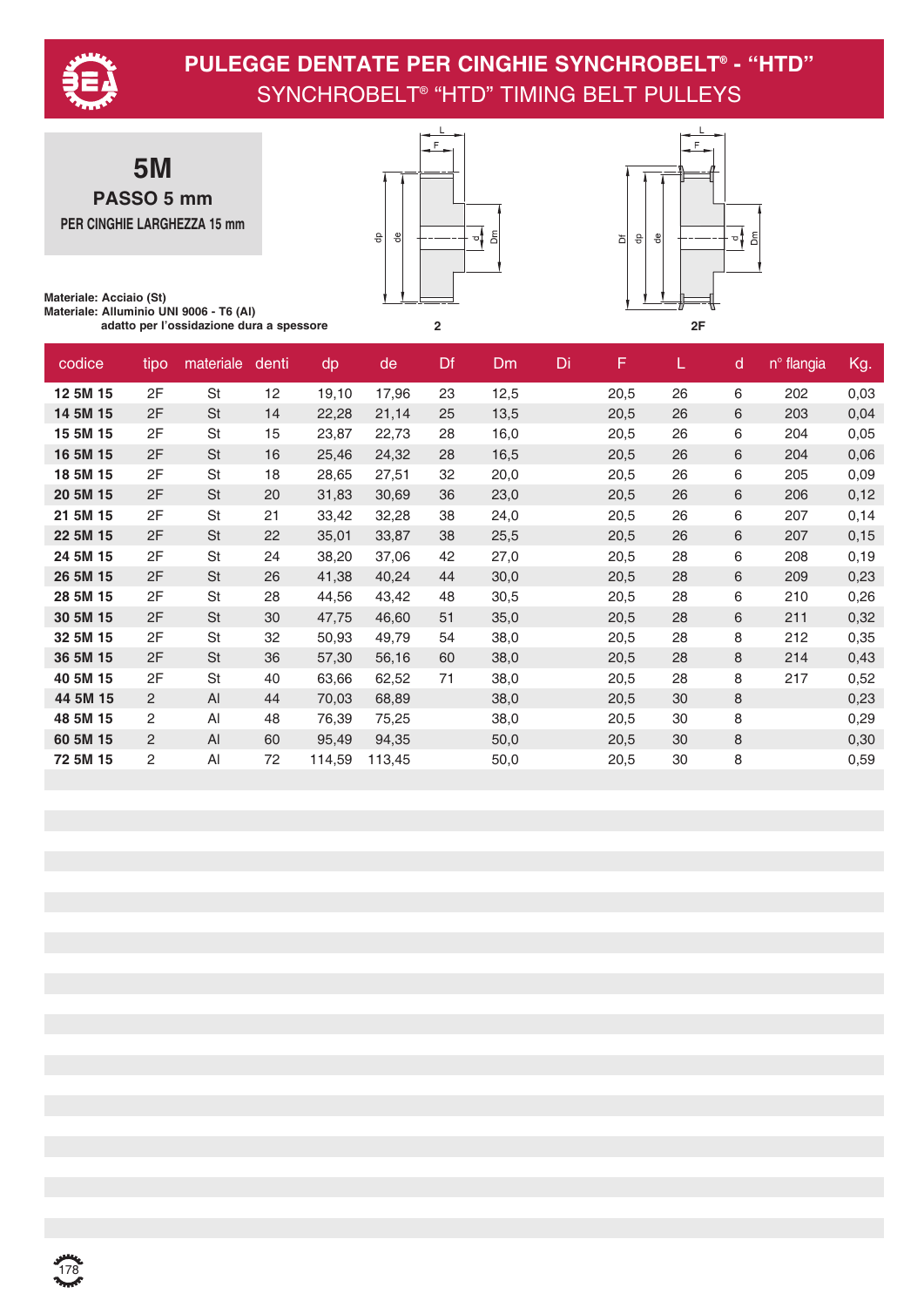

**5M PASSO 5 mm PER CINGHIE LARGHEZZA 25 mm**





**Materiale: Acciaio (St) Materiale: Alluminio UNI 9006 - T6 (Al) adatto per l'ossidazione dura a spessore 2 2F**

| codice   | tipo           | materiale | denti | dp     | de     | Df | Dm   | Di | F    | L. | d | n <sup>o</sup> flangia | Kg.  |
|----------|----------------|-----------|-------|--------|--------|----|------|----|------|----|---|------------------------|------|
| 12 5M 25 | 2F             | <b>St</b> | 12    | 19,10  | 17,96  | 23 | 12,5 |    | 30,5 | 36 | 6 | 202                    | 0,05 |
| 14 5M 25 | 2F             | <b>St</b> | 14    | 22,28  | 21,14  | 25 | 13,5 |    | 30,5 | 36 | 6 | 203                    | 0,08 |
| 15 5M 25 | 2F             | St        | 15    | 23,87  | 22,73  | 28 | 16,0 |    | 30,5 | 36 | 6 | 204                    | 0,09 |
| 16 5M 25 | 2F             | St        | 16    | 25,46  | 24,32  | 28 | 16,5 |    | 30,5 | 36 | 6 | 204                    | 0,11 |
| 18 5M 25 | 2F             | St        | 18    | 28,65  | 27,51  | 32 | 20,0 |    | 30,5 | 36 | 6 | 205                    | 0,13 |
| 20 5M 25 | 2F             | <b>St</b> | 20    | 31,83  | 30,69  | 36 | 23,0 |    | 30,5 | 36 | 6 | 206                    | 0,17 |
| 21 5M 25 | 2F             | St        | 21    | 33,42  | 32,28  | 38 | 24,0 |    | 30,5 | 38 | 6 | 207                    | 0,20 |
| 22 5M 25 | 2F             | <b>St</b> | 22    | 35,01  | 33,87  | 38 | 25,5 |    | 30,5 | 38 | 6 | 207                    | 0,22 |
| 24 5M 25 | 2F             | <b>St</b> | 24    | 38,20  | 37,06  | 42 | 27,0 |    | 30,5 | 38 | 6 | 208                    | 0,26 |
| 26 5M 25 | 2F             | <b>St</b> | 26    | 41,38  | 40,24  | 44 | 30,0 |    | 30,5 | 38 | 6 | 209                    | 0,32 |
| 28 5M 25 | 2F             | <b>St</b> | 28    | 44,56  | 43,42  | 48 | 30,5 |    | 30,5 | 38 | 6 | 210                    | 0,37 |
| 30 5M 25 | 2F             | <b>St</b> | 30    | 47,75  | 46,60  | 51 | 35,0 |    | 30,5 | 38 | 6 | 211                    | 0,42 |
| 32 5M 25 | 2F             | <b>St</b> | 32    | 50,93  | 49,79  | 54 | 38,0 |    | 30,5 | 38 | 8 | 212                    | 0,48 |
| 36 5M 25 | 2F             | <b>St</b> | 36    | 57,30  | 56,16  | 60 | 38,0 |    | 30,5 | 38 | 8 | 214                    | 0,59 |
| 40 5M 25 | 2F             | St        | 40    | 63,66  | 62,52  | 71 | 38,0 |    | 30,5 | 38 | 8 | 217                    | 0,75 |
| 44 5M 25 | $\overline{2}$ | AI        | 44    | 70,03  | 68,89  |    | 38,0 |    | 30,5 | 40 | 8 |                        | 0,32 |
| 48 5M 25 | 2              | Al        | 48    | 76,39  | 75,25  |    | 38,0 |    | 30,5 | 40 | 8 |                        | 0,28 |
| 60 5M 25 | 2              | AI        | 60    | 95,49  | 94,35  |    | 50,0 |    | 30,5 | 40 | 8 |                        | 0,44 |
| 72 5M 25 | $\overline{2}$ | AI        | 72    | 114,59 | 113,45 |    | 50,0 |    | 30,5 | 40 | 8 |                        | 0,85 |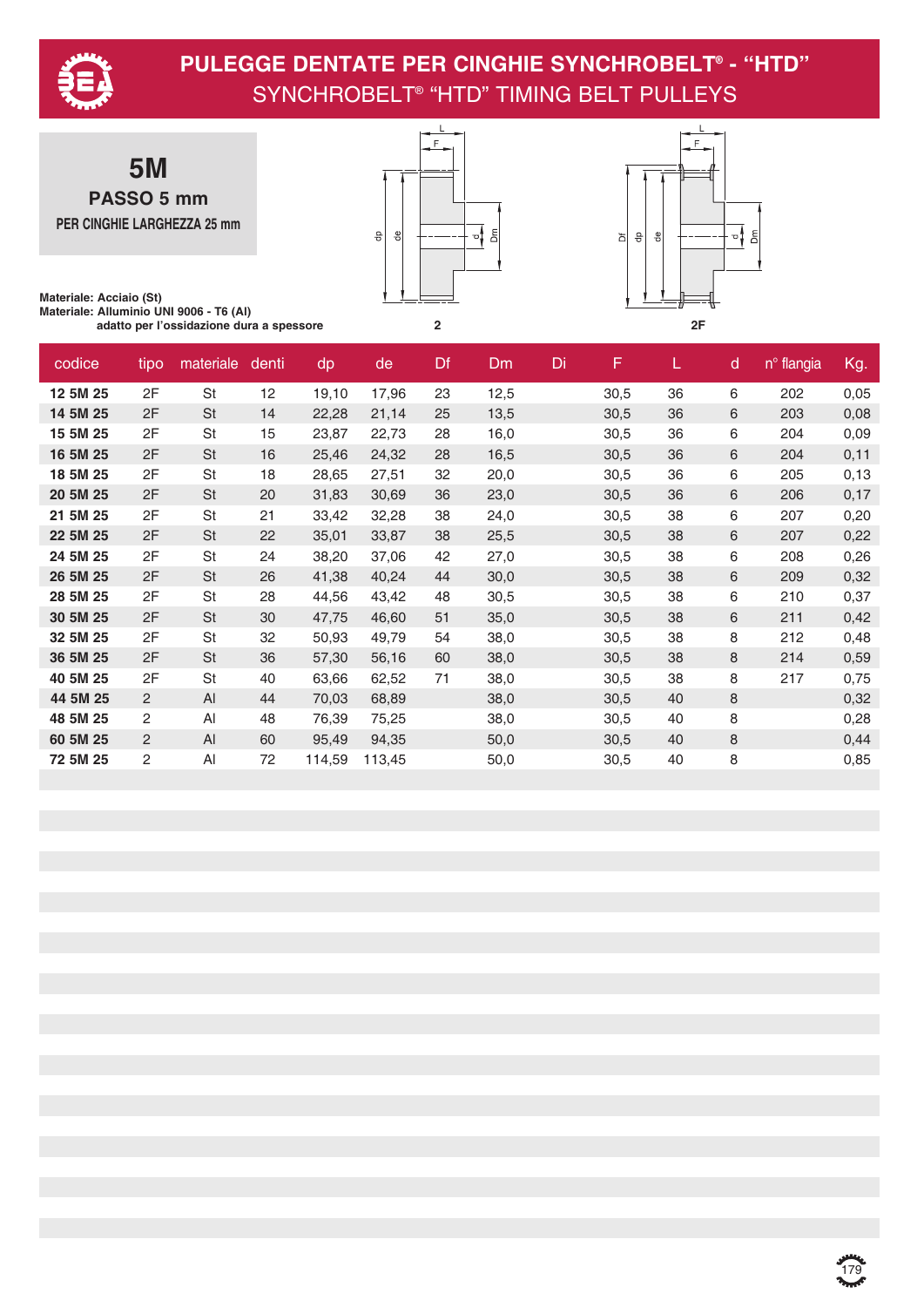

#### **8M PASSO 8 mm PER CINGHIE LARGHEZZA 20 mm**









#### **Materiale: Acciaio (St) Materiale: Ghisa (GG)**

| codice      | tipo           | materiale | denti | dp     | de     | Df  | <b>Dm</b> | Di  | F  | L  | d  | n <sup>o</sup> flangia | Kg.  |
|-------------|----------------|-----------|-------|--------|--------|-----|-----------|-----|----|----|----|------------------------|------|
| 22 8M 20    | 2F             | St        | 22    | 56,02  | 54,65  | 60  | 43        |     | 28 | 38 | 12 | 308                    | 0,54 |
| 24 8M 20    | 2F             | <b>St</b> | 24    | 61,11  | 59,74  | 66  | 45        |     | 28 | 38 | 12 | 310                    | 0,65 |
| 26 8M 20    | 2F             | St        | 26    | 66,21  | 64,84  | 71  | 48        |     | 28 | 38 | 12 | 311                    | 0,80 |
| 28 8M 20    | 2F             | <b>St</b> | 28    | 71,30  | 70,08  | 75  | 50        |     | 28 | 38 | 14 | 312                    | 0,88 |
| 30 8M 20    | 2F             | St        | 30    | 76,39  | 75,13  | 83  | 55        |     | 28 | 38 | 14 | 314                    | 1,00 |
| 32 8M 20    | 2F             | <b>St</b> | 32    | 81,49  | 80,16  | 87  | 60        |     | 28 | 38 | 14 | 315                    | 1,20 |
| 34 8M 20    | 2F             | St        | 34    | 86,58  | 85,21  | 91  | 66        |     | 28 | 38 | 14 | 316                    | 1,40 |
| 36 8M 20    | 2F             | <b>St</b> | 36    | 91,67  | 90,30  | 98  | 70        |     | 28 | 38 | 14 | 319                    | 1,60 |
| 38 8M 20    | 2F             | St        | 38    | 96,77  | 95,39  | 103 | 75        |     | 28 | 38 | 14 | 320                    | 1,70 |
| 40 8M 20    | 2F             | St        | 40    | 101,86 | 100,49 | 106 | 75        |     | 28 | 38 | 14 | 321                    | 1,85 |
| 44 8M 20    | 2F             | St        | 44    | 112,05 | 110,67 | 119 | 75        |     | 28 | 38 | 14 | 325                    | 2,10 |
| 48 8M 20    | 2F             | <b>St</b> | 48    | 122,23 | 120,86 | 127 | 75        |     | 28 | 38 | 14 | 327                    | 2,50 |
| 56 8M 20    | 3F             | <b>St</b> | 56    | 142,60 | 141,23 | 148 | 80        | 116 | 28 | 38 | 14 | 333                    | 2,82 |
| 64 8M 20    | 3F             | <b>St</b> | 64    | 162,97 | 161,60 | 168 | 80        | 137 | 28 | 38 | 14 | 338                    | 3,22 |
| 72 8M 20    | 3F             | St        | 72    | 183,35 | 181,97 | 192 | 80        | 158 | 28 | 38 | 14 | 340                    | 3,74 |
| 80 8M 20    | 3              | GG        | 80    | 203,72 | 202,35 |     | 90        | 180 | 28 | 38 | 14 |                        | 3,78 |
| 90 8M 20    | 3              | GG        | 90    | 229,18 | 227,81 |     | 90        | 204 | 28 | 38 | 14 |                        | 4,57 |
| * 112 8M 20 | $\overline{4}$ | GG        | 112   | 285,21 | 283,83 |     | 90        | 254 | 28 | 38 | 18 |                        |      |
| * 144 8M 20 | 4              | GG        | 144   | 366,69 | 365,32 |     | 90        | 336 | 28 | 38 | 20 |                        |      |
| * 168 8M 20 | $\overline{4}$ | GG        | 168   | 427,81 | 426,44 |     | 100       | 400 | 28 | 38 | 20 |                        |      |
| * 192 8M 20 | 4              | GG        | 192   | 488,92 | 487,55 |     | 100       | 460 | 28 | 38 | 20 |                        |      |
|             |                |           |       |        |        |     |           |     |    |    |    |                        |      |

\* Costruite a richiesta - Manufactured on request.

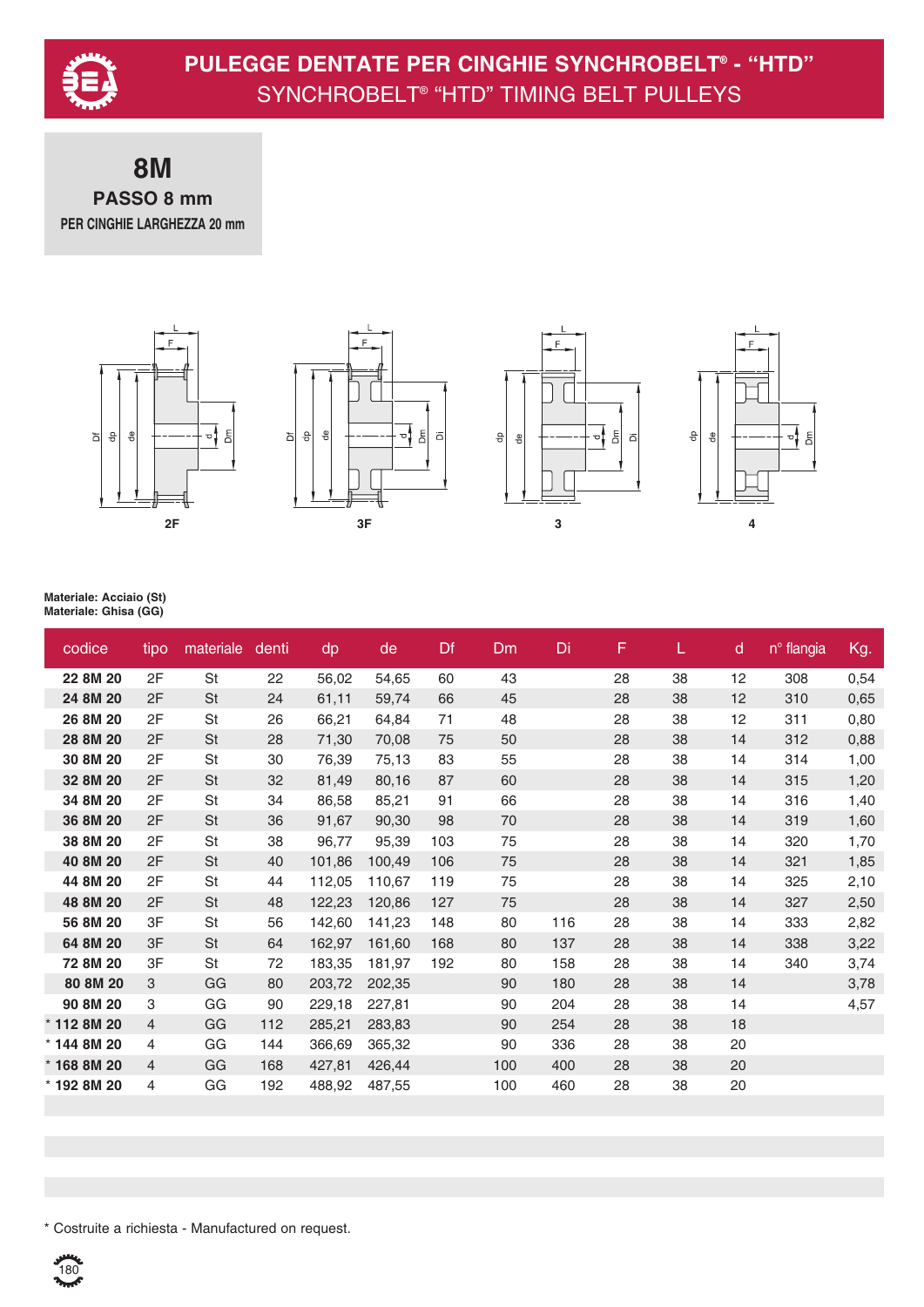

**8M PASSO 8 mm PER CINGHIE LARGHEZZA 30 mm**









| codice    | tipo           | materiale | denti | dp     | de     | Df  | <b>Dm</b> | Di  | F  | L. | $\mathsf{d}$ | nº flangia | Kg.   |
|-----------|----------------|-----------|-------|--------|--------|-----|-----------|-----|----|----|--------------|------------|-------|
| 22 8M 30  | 2F             | St        | 22    | 56,02  | 54,65  | 60  | 43        |     | 38 | 48 | 12           | 308        | 0,75  |
| 24 8M 30  | 2F             | <b>St</b> | 24    | 61,11  | 59,74  | 66  | 45        |     | 38 | 48 | 12           | 310        | 0,90  |
| 26 8M 30  | 2F             | St        | 26    | 66,21  | 64,84  | 71  | 48        |     | 38 | 48 | 12           | 311        | 1,10  |
| 28 8M 30  | 2F             | <b>St</b> | 28    | 71,30  | 70,08  | 75  | 50        |     | 38 | 48 | 14           | 312        | 1,20  |
| 30 8M 30  | 2F             | St        | 30    | 76,39  | 75,13  | 83  | 55        |     | 38 | 48 | 14           | 314        | 1,32  |
| 32 8M 30  | 2F             | St        | 32    | 81,49  | 80,16  | 87  | 60        |     | 38 | 48 | 14           | 315        | 1,55  |
| 34 8M 30  | 2F             | St        | 34    | 86,58  | 85,21  | 91  | 66        |     | 38 | 48 | 14           | 316        | 1,80  |
| 36 8M 30  | 2F             | St        | 36    | 91,67  | 90,30  | 98  | 70        |     | 38 | 48 | 14           | 319        | 2,10  |
| 38 8M 30  | 2F             | St        | 38    | 96,77  | 95,39  | 103 | 75        |     | 38 | 48 | 14           | 320        | 2,30  |
| 40 8M 30  | 2F             | <b>St</b> | 40    | 101,86 | 100,49 | 106 | 75        |     | 38 | 48 | 14           | 321        | 2,47  |
| 44 8M 30  | 2F             | St        | 44    | 112,05 | 110,67 | 119 | 75        |     | 38 | 48 | 14           | 325        | 2,95  |
| 48 8M 30  | 2F             | St        | 48    | 122,23 | 120,86 | 127 | 75        |     | 38 | 48 | 14           | 327        | 3,30  |
| 56 8M 30  | 3F             | St        | 56    | 142,60 | 141,23 | 148 | 90        | 116 | 38 | 48 | 14           | 333        | 4,02  |
| 64 8M 30  | 3F             | <b>St</b> | 64    | 162,97 | 161,60 | 168 | 90        | 137 | 38 | 48 | 14           | 338        | 4,60  |
| 72 8M 30  | 3F             | St        | 72    | 183,35 | 181,97 | 192 | 95        | 158 | 38 | 48 | 14           | 340        | 5,41  |
| 80 8M 30  | 3              | GG        | 80    | 203,72 | 202,35 |     | 100       | 180 | 38 | 48 | 14           |            | 5,23  |
| 90 8M 30  | 3              | GG        | 90    | 229,18 | 227,81 |     | 100       | 204 | 38 | 48 | 14           |            | 6,42  |
| 112 8M 30 | $\overline{4}$ | GG        | 112   | 285,21 | 283,83 |     | 100       | 254 | 38 | 48 | 18           |            | 8,12  |
| 144 8M 30 | 4              | GG        | 144   | 366,69 | 365,32 |     | 100       | 336 | 38 | 48 | 20           |            | 10,36 |
| 168 8M 30 | 4              | GG        | 168   | 427,81 | 426,44 |     | 100       | 400 | 38 | 48 | 20           |            | 12,37 |
| 192 8M 30 | 4              | GG        | 192   | 488,92 | 487,55 |     | 100       | 460 | 38 | 48 | 20           |            | 14,31 |
|           |                |           |       |        |        |     |           |     |    |    |              |            |       |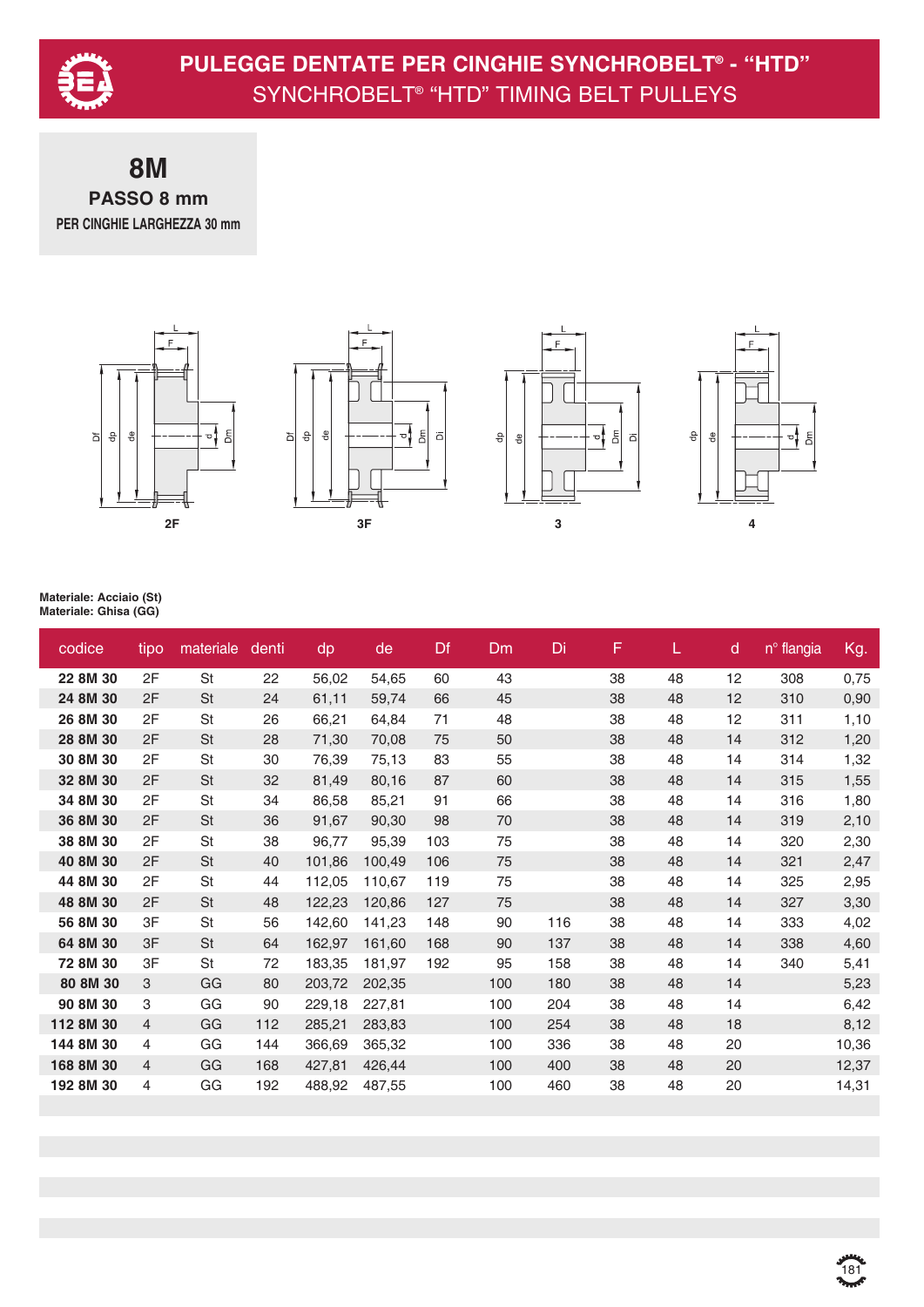

### **8M PASSO 8 mm PER CINGHIE LARGHEZZA 50 mm**









| codice    | tipo           | materiale | denti | dp     | de     | Df  | Dm  | Di  | F  | L  | d  | n <sup>o</sup> flangia | Kg.   |
|-----------|----------------|-----------|-------|--------|--------|-----|-----|-----|----|----|----|------------------------|-------|
| 22 8M 50  | 2F             | St        | 22    | 56,02  | 54,65  | 60  | 43  |     | 60 | 70 | 12 | 308                    | 1,10  |
| 24 8M 50  | 2F             | <b>St</b> | 24    | 61,11  | 59,74  | 66  | 45  |     | 60 | 70 | 12 | 310                    | 1,30  |
| 26 8M 50  | 2F             | St        | 26    | 66,21  | 64,84  | 71  | 48  |     | 60 | 70 | 12 | 311                    | 1,60  |
| 28 8M 50  | 2F             | <b>St</b> | 28    | 71,30  | 70,08  | 75  | 50  |     | 60 | 70 | 14 | 312                    | 1,70  |
| 30 8M 50  | 2F             | St        | 30    | 76,39  | 75,13  | 83  | 55  |     | 60 | 70 | 14 | 314                    | 2,00  |
| 32 8M 50  | 2F             | <b>St</b> | 32    | 81,49  | 80,16  | 87  | 60  |     | 60 | 70 | 14 | 315                    | 2,35  |
| 34 8M 50  | 2F             | St        | 34    | 86,58  | 85,21  | 91  | 66  |     | 60 | 70 | 14 | 316                    | 2,80  |
| 36 8M 50  | 2F             | <b>St</b> | 36    | 91,67  | 90,30  | 98  | 70  |     | 60 | 70 | 14 | 319                    | 3,10  |
| 38 8M 50  | 2F             | St        | 38    | 96,77  | 95,39  | 103 | 75  |     | 60 | 70 | 14 | 320                    | 3,30  |
| 40 8M 50  | 2F             | <b>St</b> | 40    | 101,86 | 100,49 | 106 | 75  |     | 60 | 70 | 14 | 321                    | 3,60  |
| 44 8M 50  | 2F             | St        | 44    | 112,05 | 110,67 | 119 | 75  |     | 60 | 70 | 14 | 325                    | 4,40  |
| 48 8M 50  | 2F             | <b>St</b> | 48    | 122,23 | 120,86 | 127 | 75  |     | 60 | 70 | 14 | 327                    | 5,00  |
| 56 8M 50  | 7F             | St        | 56    | 142,60 | 141,23 | 148 | 90  | 116 | 60 | 60 | 18 | 333                    | 5,68  |
| 64 8M 50  | 7F             | <b>St</b> | 64    | 162,97 | 161,60 | 168 | 100 | 137 | 60 | 60 | 18 | 338                    | 6,93  |
| 72 8M 50  | 7F             | St        | 72    | 183,35 | 181,97 | 192 | 100 | 158 | 60 | 60 | 18 | 340                    | 7,95  |
| 80 8M 50  | $\overline{7}$ | GG        | 80    | 203,72 | 202,35 |     | 110 | 180 | 60 | 60 | 18 |                        | 7,96  |
| 90 8M 50  | $\overline{7}$ | GG        | 90    | 229,18 | 227,81 |     | 110 | 204 | 60 | 60 | 18 |                        | 9,20  |
| 112 8M 50 | 8              | GG        | 112   | 285,21 | 283,83 |     | 110 | 254 | 60 | 60 | 18 |                        | 12,16 |
| 144 8M 50 | 8              | GG        | 144   | 366,69 | 365,32 |     | 110 | 336 | 60 | 60 | 20 |                        | 15,68 |
| 168 8M 50 | 8              | GG        | 168   | 427,81 | 426,44 |     | 120 | 400 | 60 | 60 | 20 |                        | 18,99 |
| 192 8M 50 | 8              | GG        | 192   | 488,92 | 487,55 |     | 130 | 460 | 60 | 60 | 20 |                        | 24,09 |
|           |                |           |       |        |        |     |     |     |    |    |    |                        |       |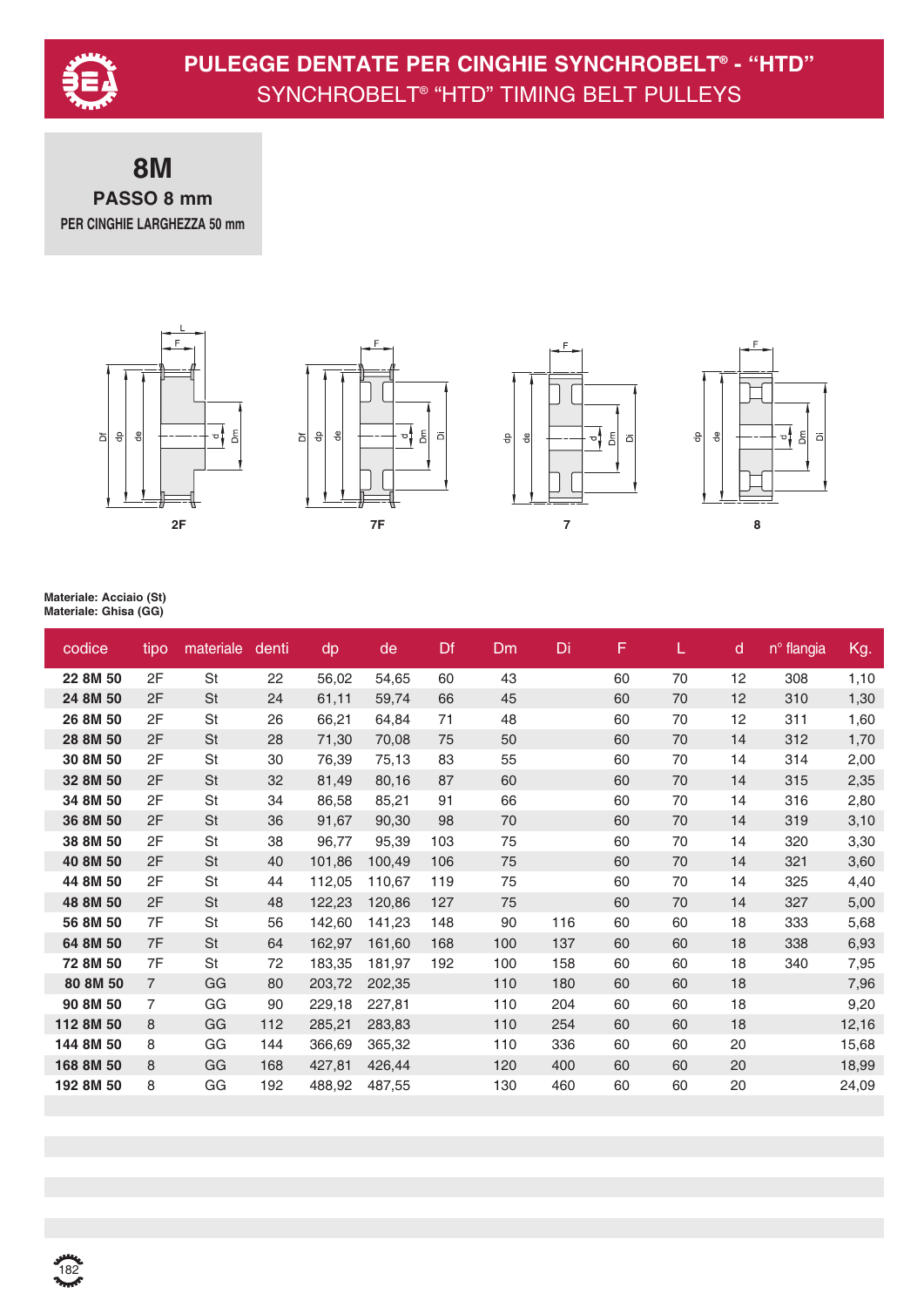

**8M PASSO 8 mm PER CINGHIE LARGHEZZA 85 mm**



| codice        | tipo | materiale | denti | dp     | de     | Df  | <b>Dm</b> | Di  | F  | L   | d  | n <sup>o</sup> flangia | Kg.   |
|---------------|------|-----------|-------|--------|--------|-----|-----------|-----|----|-----|----|------------------------|-------|
| 22 8M 85      | 2F   | <b>St</b> | 22    | 56,02  | 54,65  | 60  | 43        |     | 95 | 105 | 12 | 308                    | 1,60  |
| 24 8M 85      | 2F   | St        | 24    | 61,11  | 59,74  | 66  | 45        |     | 95 | 105 | 12 | 310                    | 1,95  |
| 26 8M 85      | 2F   | St        | 26    | 66,21  | 64,84  | 71  | 48        |     | 95 | 105 | 12 | 311                    | 2,30  |
| 28 8M 85      | 2F   | <b>St</b> | 28    | 71,30  | 70,08  | 75  | 50        |     | 95 | 105 | 14 | 312                    | 2,60  |
| 30 8M 85      | 2F   | St        | 30    | 76,39  | 75,13  | 83  | 55        |     | 95 | 105 | 14 | 314                    | 3,10  |
| 32 8M 85      | 2F   | St        | 32    | 81,49  | 80,16  | 87  | 60        |     | 95 | 105 | 14 | 315                    | 3,70  |
| 34 8M 85      | 2F   | St        | 34    | 86,58  | 85,21  | 91  | 66        |     | 95 | 105 | 14 | 316                    | 4,00  |
| 36 8M 85      | 2F   | <b>St</b> | 36    | 91,67  | 90,30  | 98  | 70        |     | 95 | 105 | 14 | 319                    | 4,70  |
| 38 8M 85      | 2F   | St        | 38    | 96,77  | 95,39  | 103 | 75        |     | 95 | 105 | 14 | 320                    | 5,10  |
| 40 8M 85      | 2F   | <b>St</b> | 40    | 101,86 | 100,49 | 106 | 75        |     | 95 | 105 | 14 | 321                    | 5,40  |
| 44 8M 85      | 2F   | St        | 44    | 112,05 | 110,67 | 119 | 75        |     | 95 | 105 | 14 | 325                    | 6,70  |
| 48 8M 85      | 2F   | <b>St</b> | 48    | 122,23 | 120,86 | 127 | 75        |     | 95 | 105 | 14 | 327                    | 7,20  |
| 56 8M 85      | 2F   | St        | 56    | 142,60 | 141,23 | 148 | 90        |     | 95 | 105 | 18 | 333                    | 11,48 |
| 64 8M 85      | 7F   | <b>St</b> | 64    | 162,97 | 161,60 | 168 | 100       | 137 | 95 | 95  | 18 | 338                    | 11,02 |
| 72 8M 85      | 7F   | <b>St</b> | 72    | 183,35 | 181,97 | 192 | 100       | 158 | 95 | 95  | 18 | 340                    | 13,45 |
| 80 8M 85      | 8    | GG        | 80    | 203,72 | 202,35 |     | 110       | 180 | 95 | 95  | 20 |                        | 12,36 |
| 90 8M 85      | 8    | GG        | 90    | 229,18 | 227,81 |     | 110       | 204 | 95 | 95  | 20 |                        | 14,38 |
| 112 8M 85     | 8    | GG        | 112   | 285,21 | 283,83 |     | 110       | 254 | 95 | 95  | 24 |                        | 18,66 |
| 144 8M 85     | 8    | GG        | 144   | 366,69 | 365,32 |     | 110       | 341 | 95 | 95  | 24 |                        | 23,00 |
| $*$ 168 8M 85 | 8    | GG        | 168   | 427,81 | 426,44 |     | 120       | 400 | 95 | 95  | 24 |                        |       |
| * 192 8M 85   | 8    | GG        | 192   | 488,92 | 487,55 |     | 130       | 460 | 95 | 95  | 24 |                        |       |
|               |      |           |       |        |        |     |           |     |    |     |    |                        |       |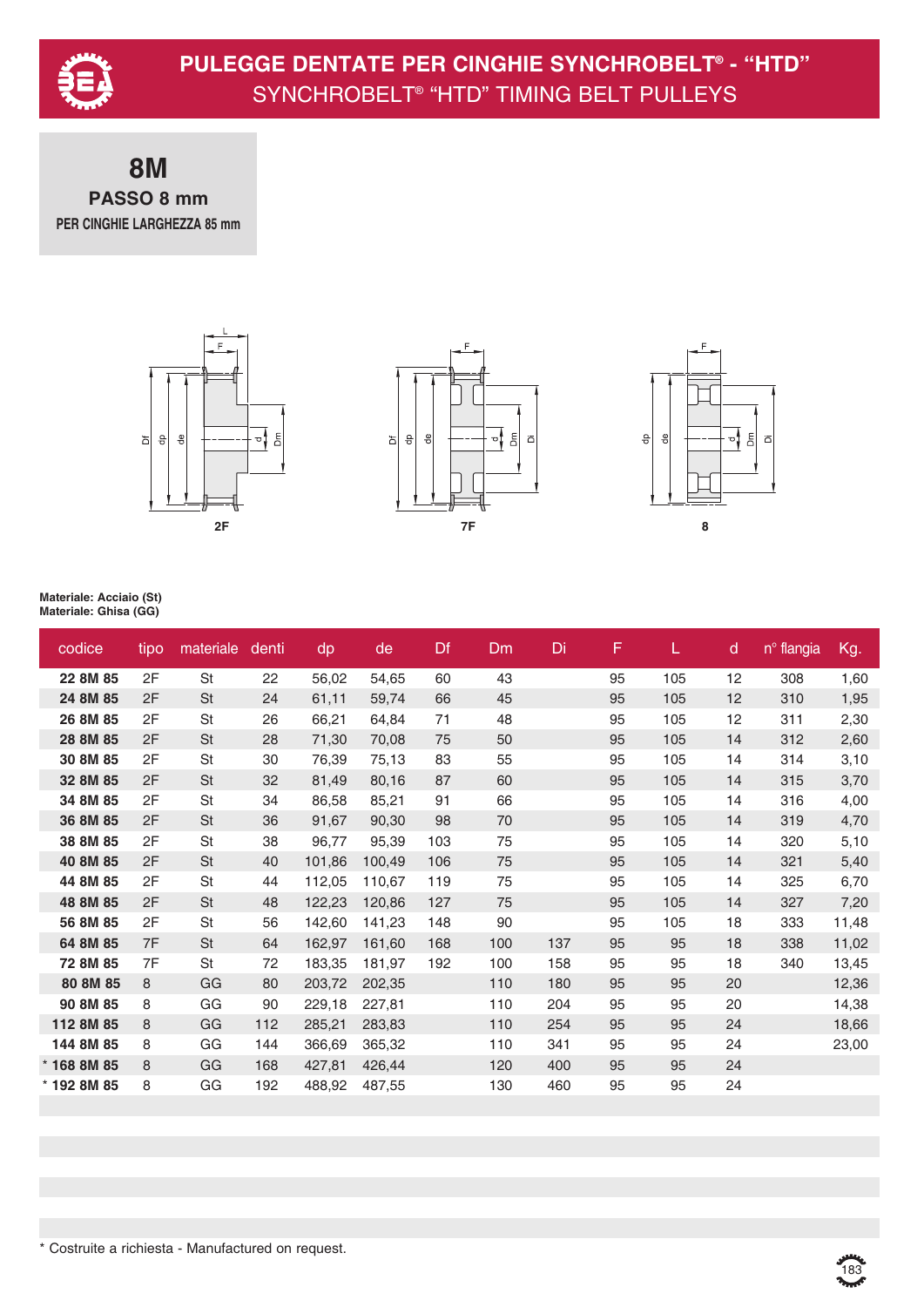

**14M PASSO 14 mm PER CINGHIE LARGHEZZA 40 mm**







**Materiale: Acciaio (St) Materiale: Ghisa (GG)**

| codice       | tipo           | materiale | denti | dp     | de     | Df  | Dm  | Di  | F  | L. | $\mathsf{d}$ | n <sup>o</sup> flangia | Kg.   |
|--------------|----------------|-----------|-------|--------|--------|-----|-----|-----|----|----|--------------|------------------------|-------|
| 28 14M 40    | 2F             | <b>St</b> | 28    | 124,78 | 122,12 | 127 | 100 |     | 54 | 69 | 24           | 400                    | 4,80  |
| 30 14M 40    | 2F             | St        | 30    | 133,69 | 130,99 | 138 | 100 |     | 54 | 69 | 24           | 401                    | 5,60  |
| 32 14M 40    | 2F             | St        | 32    | 142,60 | 139,88 | 154 | 100 |     | 54 | 69 | 24           | 403                    | 6,20  |
| 34 14M 40    | 2F             | St        | 34    | 151,52 | 148,79 | 160 | 100 |     | 54 | 69 | 24           | 404                    | 6,90  |
| 36 14M 40    | 2F             | St        | 36    | 160,43 | 157,68 | 168 | 100 |     | 54 | 69 | 24           | 405                    | 7,70  |
| 38 14M 40    | 2F             | St        | 38    | 169,34 | 166,60 | 183 | 120 |     | 54 | 69 | 24           | 406                    | 8,90  |
| 40 14M 40    | 2F             | St        | 40    | 178,25 | 175,49 | 188 | 120 |     | 54 | 69 | 24           | 407                    | 9,80  |
| 44 14M 40    | 2F             | St        | 44    | 196,08 | 193,28 | 211 | 120 |     | 54 | 69 | 24           | 411                    | 12,00 |
| 48 14M 40    | 3F             | GG        | 48    | 213,90 | 211,11 | 226 | 135 | 170 | 54 | 69 | 24           | 412                    | 11,98 |
| 56 14M 40    | 3F             | GG        | 56    | 249,55 | 246,76 | 256 | 135 | 207 | 54 | 69 | 28           | 416                    | 14,01 |
| 64 14M 40    | 3F             | GG        | 64    | 285,21 | 282,41 | 296 | 135 | 240 | 54 | 69 | 28           | 418                    | 16,65 |
| 72 14M 40    | $\overline{4}$ | GG        | 72    | 320,86 | 318,06 |     | 135 | 278 | 54 | 69 | 28           |                        | 15,52 |
| 80 14M 40    | 4              | GG        | 80    | 356,51 | 353,71 |     | 135 | 314 | 54 | 69 | 28           |                        | 17,23 |
| 90 14M 40    | 4              | GG        | 90    | 401,07 | 398,28 |     | 135 | 358 | 54 | 69 | 28           |                        | 19,40 |
| 112 14M 40   | 4              | GG        | 112   | 499,11 | 496,32 |     | 135 | 456 | 54 | 69 | 28           |                        | 24,14 |
| * 144 14M 40 | 4              | GG        | 144   | 641,71 | 638,92 |     | 135 | 600 | 54 | 69 | 28           |                        |       |
| * 168 14M 40 | 4              | GG        | 168   | 748,66 | 745,87 |     | 135 | 706 | 54 | 69 | 28           |                        |       |
| * 192 14M 40 | $\overline{4}$ | GG        | 192   | 855,62 | 852,82 |     | 135 | 813 | 54 | 69 | 28           |                        |       |

\* Costruite a richiesta - Manufactured on request.

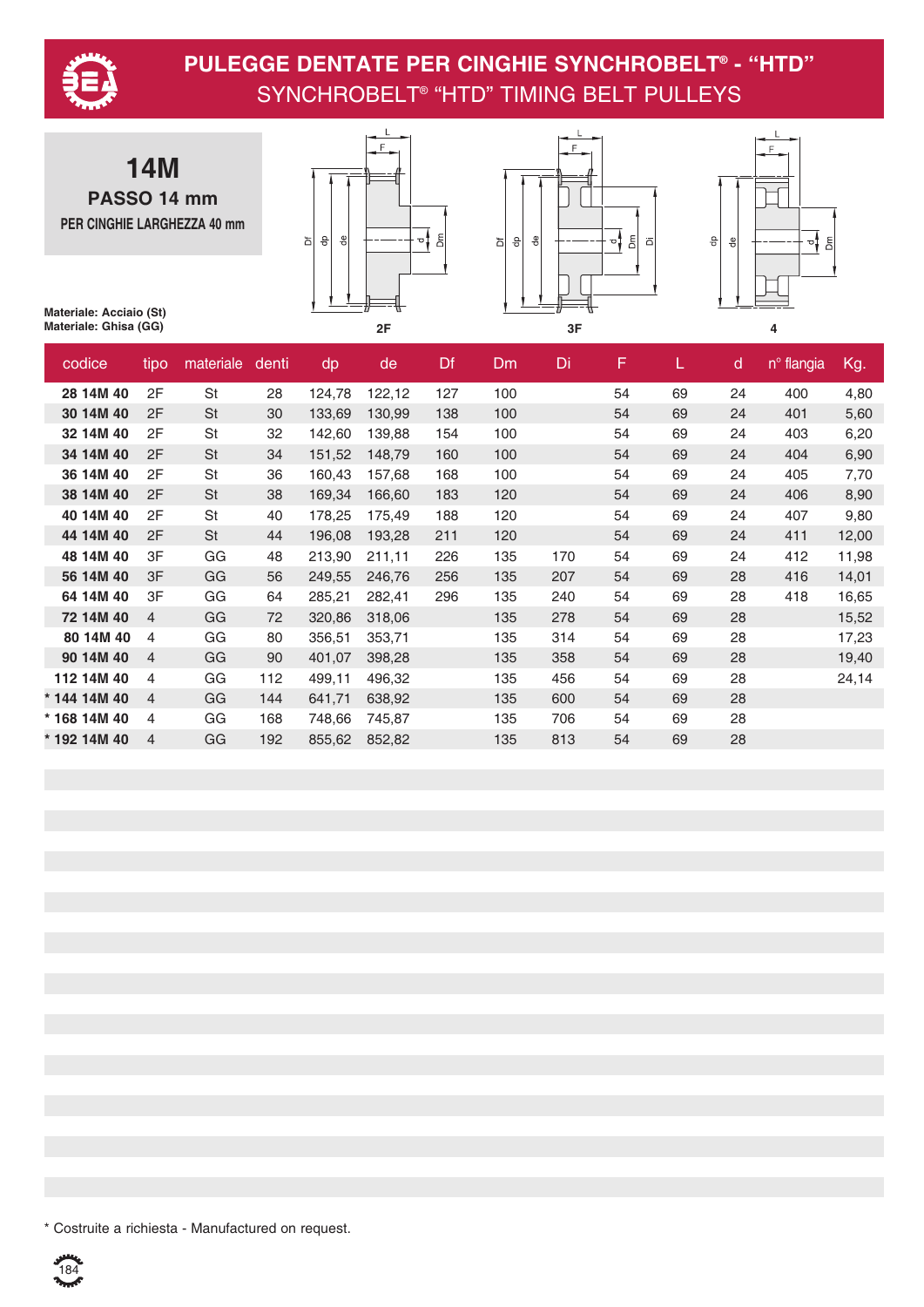

**14M PASSO 14 mm PER CINGHIE LARGHEZZA 55 mm**







**Materiale: Acciaio (St) Materiale: Ghisa (GG)**

| codice     | tipo | materiale | denti | dp     | de     | Df  | <b>Dm</b> | Di  | F  | L. | d  | n <sup>o</sup> flangia | Kg.   |
|------------|------|-----------|-------|--------|--------|-----|-----------|-----|----|----|----|------------------------|-------|
| 28 14M 55  | 2F   | <b>St</b> | 28    | 124,78 | 122,12 | 127 | 100       |     | 70 | 85 | 24 | 400                    | 5,70  |
| 30 14M 55  | 2F   | <b>St</b> | 30    | 133,69 | 130,99 | 138 | 100       |     | 70 | 85 | 24 | 401                    | 7,10  |
| 32 14M 55  | 2F   | <b>St</b> | 32    | 142,60 | 139,88 | 154 | 100       |     | 70 | 85 | 24 | 403                    | 7,90  |
| 34 14M 55  | 2F   | <b>St</b> | 34    | 151,52 | 148,79 | 160 | 100       |     | 70 | 85 | 24 | 404                    | 9,33  |
| 36 14M 55  | 2F   | St        | 36    | 160,43 | 157,68 | 168 | 100       |     | 70 | 85 | 24 | 405                    | 10,49 |
| 38 14M 55  | 2F   | <b>St</b> | 38    | 169,34 | 166,60 | 183 | 120       |     | 70 | 85 | 24 | 406                    | 12,11 |
| 40 14M 55  | 2F   | St        | 40    | 178,25 | 175,49 | 188 | 120       |     | 70 | 85 | 24 | 407                    | 13,30 |
| 44 14M 55  | 2F   | <b>St</b> | 44    | 196,08 | 193,28 | 211 | 120       |     | 70 | 85 | 24 | 411                    | 16,12 |
| 48 14M 55  | 7F   | GG        | 48    | 213,90 | 211,11 | 226 | 135       | 170 | 70 | 70 | 24 | 412                    | 13,50 |
| 56 14M 55  | 7F   | GG        | 56    | 249,55 | 246,76 | 256 | 135       | 207 | 70 | 70 | 28 | 416                    | 15,78 |
| 64 14M 55  | 7F   | GG        | 64    | 285,21 | 282,41 | 296 | 135       | 240 | 70 | 70 | 28 | 418                    | 19,04 |
| 72 14M 55  | 8    | GG        | 72    | 320,86 | 318,06 |     | 135       | 278 | 70 | 70 | 28 |                        | 18,41 |
| 80 14M 55  | 8    | GG        | 80    | 356,51 | 353,71 |     | 135       | 314 | 70 | 70 | 28 |                        | 20,27 |
| 90 14M 55  | 8    | GG        | 90    | 401,07 | 398,28 |     | 135       | 358 | 70 | 70 | 28 |                        | 22,98 |
| 112 14M 55 | 8    | GG        | 112   | 499,11 | 496,32 |     | 135       | 456 | 70 | 70 | 28 |                        | 29,29 |
| 144 14M 55 | 8    | GG        | 144   | 641,71 | 638,92 |     | 135       | 600 | 70 | 70 | 28 |                        | 36,00 |
| 168 14M 55 | 8    | GG        | 168   | 748,66 | 745,87 |     | 135       | 706 | 70 | 70 | 28 |                        | 40,00 |
| 192 14M 55 | 8    | GG        | 192   | 855,62 | 852,82 |     | 135       | 813 | 70 | 70 | 28 |                        | 47,50 |

ي<br>185<br>**مبير**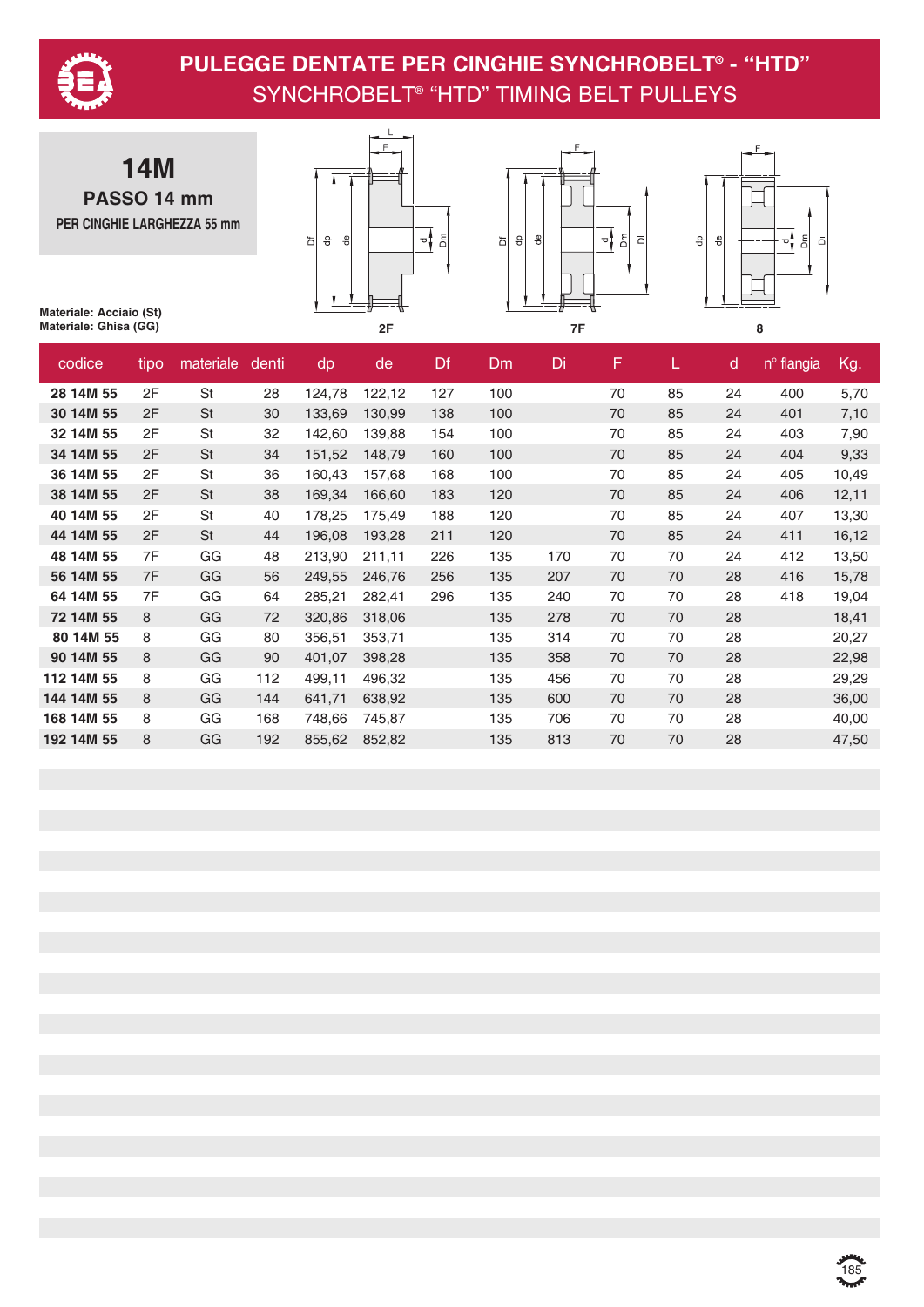

**14M PASSO 14 mm PER CINGHIE LARGHEZZA 85 mm**







| codice     | tipo | materiale | denti | dp     | de     | Df  | Dm  | Di  | F   | L.  | $\mathsf{d}$ | nº flangia | Kg.   |
|------------|------|-----------|-------|--------|--------|-----|-----|-----|-----|-----|--------------|------------|-------|
| 28 14M 85  | 2F   | <b>St</b> | 28    | 124,78 | 122,12 | 127 | 100 |     | 102 | 117 | 24           | 400        | 8,77  |
| 30 14M 85  | 2F   | <b>St</b> | 30    | 133,69 | 130,99 | 138 | 100 |     | 102 | 117 | 24           | 401        | 10,13 |
| 32 14M 85  | 2F   | St        | 32    | 142,60 | 139,88 | 154 | 100 |     | 102 | 117 | 24           | 403        | 11,65 |
| 34 14M 85  | 2F   | <b>St</b> | 34    | 151,52 | 148,79 | 160 | 100 |     | 102 | 117 | 24           | 404        | 13,15 |
| 36 14M 85  | 2F   | <b>St</b> | 36    | 160,43 | 157,68 | 168 | 100 |     | 102 | 117 | 32           | 405        | 14,48 |
| 38 14M 85  | 2F   | <b>St</b> | 38    | 169,34 | 166,60 | 183 | 120 |     | 102 | 117 | 32           | 406        | 16,62 |
| 40 14M 85  | 2F   | St        | 40    | 178,25 | 175,49 | 188 | 135 |     | 102 | 117 | 32           | 407        | 18,84 |
| 44 14M 85  | 2F   | St        | 44    | 196,08 | 193,28 | 211 | 135 |     | 102 | 117 | 32           | 411        | 22,86 |
| 48 14M 85  | 2F   | St        | 48    | 213,90 | 211,11 | 226 | 150 |     | 102 | 117 | 32           | 412        | 27,58 |
| 56 14M 85  | 7F   | GG        | 56    | 249,55 | 246,76 | 256 | 150 | 207 | 102 | 102 | 32           | 416        | 24,19 |
| 64 14M 85  | 7F   | GG        | 64    | 285,21 | 282,41 | 296 | 150 | 240 | 102 | 102 | 32           | 418        | 28,57 |
| 72 14M 85  | 8    | GG        | 72    | 320,86 | 318,06 |     | 150 | 278 | 102 | 102 | 32           |            | 28,26 |
| 80 14M 85  | 8    | GG        | 80    | 356,51 | 353,71 |     | 150 | 314 | 102 | 102 | 32           |            | 31,00 |
| 90 14M 85  | 8    | GG        | 90    | 401,07 | 398,28 |     | 150 | 358 | 102 | 102 | 32           |            | 35,00 |
| 112 14M 85 | 8    | GG        | 112   | 499,11 | 496,32 |     | 150 | 456 | 102 | 102 | 32           |            | 43,50 |
| 144 14M 85 | 8    | GG        | 144   | 641,71 | 638,92 |     | 150 | 600 | 102 | 102 | 32           |            | 50,00 |
| 168 14M 85 | 8    | GG        | 168   | 748,66 | 745,87 |     | 150 | 706 | 102 | 102 | 32           |            | 63,00 |
| 192 14M 85 | 8    | GG        | 192   | 855,62 | 852,82 |     | 165 | 813 | 102 | 102 | 32           |            | 76,00 |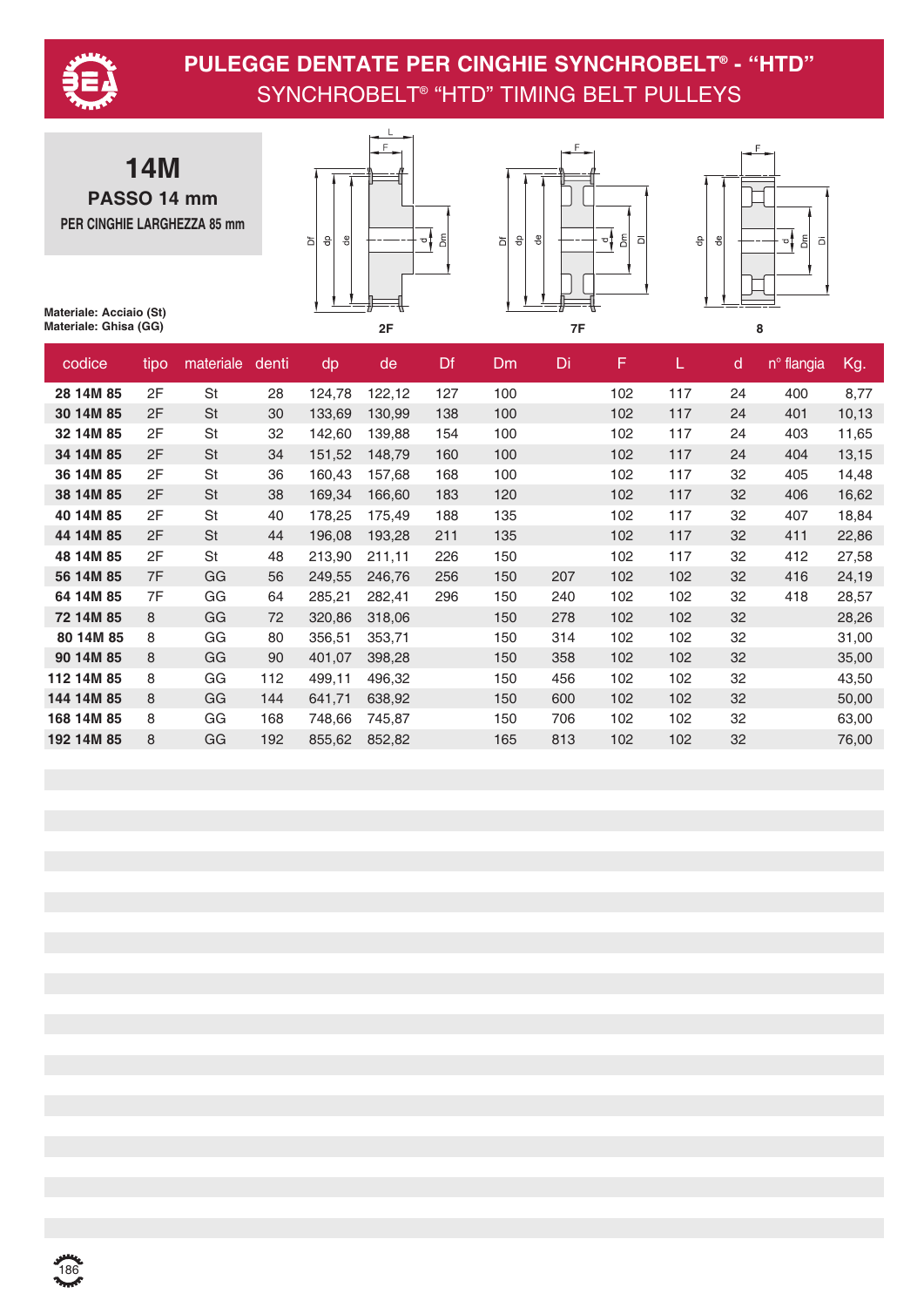

**14M PASSO 14 mm PER CINGHIE LARGHEZZA 115 mm**







| codice      | tipo | materiale | denti | dp     | de     | Df  | Dm  | Di  | F   | L.  | $\mathsf{d}$ | nº flangia | Kg.   |
|-------------|------|-----------|-------|--------|--------|-----|-----|-----|-----|-----|--------------|------------|-------|
| 28 14M 115  | 2F   | <b>St</b> | 28    | 124,78 | 122,12 | 127 | 100 |     | 133 | 148 | 32           | 400        | 10,75 |
| 30 14M 115  | 2F   | <b>St</b> | 30    | 133,69 | 130,99 | 138 | 100 |     | 133 | 148 | 32           | 401        | 12,52 |
| 32 14M 115  | 2F   | St        | 32    | 142,60 | 139,88 | 154 | 100 |     | 133 | 148 | 32           | 403        | 14,48 |
| 34 14M 115  | 2F   | <b>St</b> | 34    | 151,52 | 148,79 | 160 | 100 |     | 133 | 148 | 32           | 404        | 16,45 |
| 36 14M 115  | 2F   | St        | 36    | 160,43 | 157,68 | 168 | 120 |     | 133 | 148 | 32           | 405        | 18,99 |
| 38 14M 115  | 2F   | <b>St</b> | 38    | 169,34 | 166,60 | 183 | 120 |     | 133 | 148 | 32           | 406        | 21,31 |
| 40 14M 115  | 2F   | St        | 40    | 178,25 | 175,49 | 188 | 135 |     | 133 | 148 | 32           | 407        | 24,04 |
| 44 14M 115  | 2F   | <b>St</b> | 44    | 196,08 | 193,28 | 211 | 140 |     | 133 | 148 | 32           | 411        | 29,41 |
| 48 14M 115  | 2F   | St        | 48    | 213,90 | 211,11 | 226 | 150 |     | 133 | 148 | 32           | 412        | 35,00 |
| 56 14M 115  | 2F   | <b>St</b> | 56    | 249,55 | 246,76 | 256 | 150 |     | 133 | 148 | 32           | 416        | 48,00 |
| 64 14M 115  | 7F   | GG        | 64    | 285,21 | 282,41 | 296 | 150 | 240 | 133 | 133 | 32           | 418        | 36,00 |
| 72 14M 115  | 8    | GG        | 72    | 320,86 | 318,06 |     | 150 | 278 | 133 | 133 | 32           |            | 36,00 |
| 80 14M 115  | 8    | GG        | 80    | 356,51 | 353,71 |     | 150 | 314 | 133 | 133 | 32           |            | 40,00 |
| 90 14M 115  | 8    | GG        | 90    | 401,07 | 398,28 |     | 150 | 358 | 133 | 133 | 32           |            | 45,00 |
| 112 14M 115 | 8    | GG        | 112   | 499,11 | 496,32 |     | 150 | 456 | 133 | 133 | 32           |            | 55,50 |
| 144 14M 115 | 8    | GG        | 144   | 641,71 | 638,92 |     | 165 | 600 | 133 | 133 | 32           |            | 71,00 |
| 168 14M 115 | 8    | GG        | 168   | 748,66 | 745,87 |     | 165 | 706 | 133 | 133 | 32           |            | 83,00 |
| 192 14M 115 | 8    | GG        | 192   | 855,62 | 852,82 |     | 165 | 813 | 133 | 133 | 32           |            | 96,00 |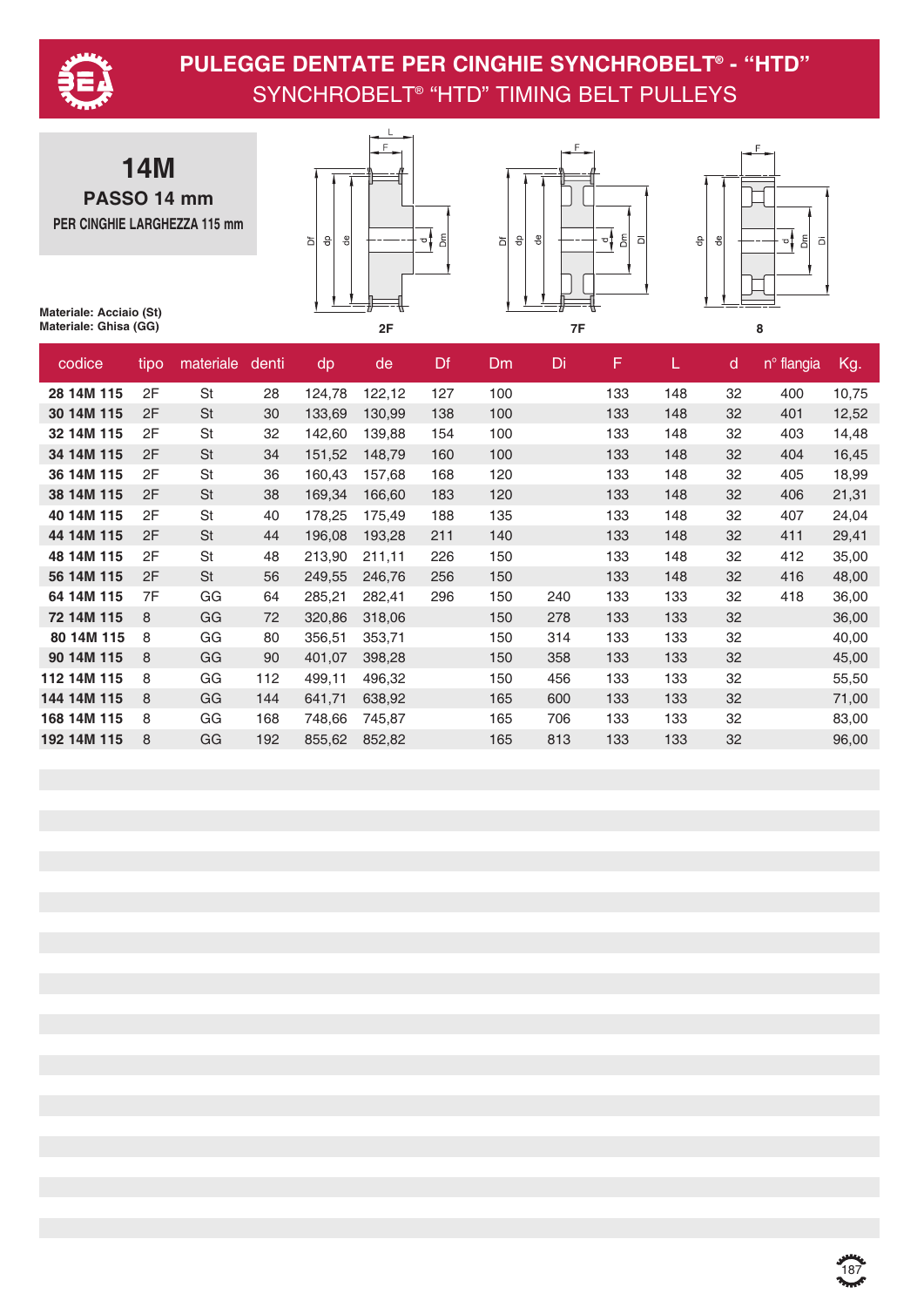

**14M PASSO 14 mm PER CINGHIE LARGHEZZA 170 mm**







**Materiale: Acciaio (St) Materiale: Ghisa (GG)**

| codice       | tipo           | materiale | denti | dp     | de     | Df  | <b>Dm</b> | Di  | F   | L.  | $\mathsf{d}$ | n <sup>°</sup> flangia | Kg.    |
|--------------|----------------|-----------|-------|--------|--------|-----|-----------|-----|-----|-----|--------------|------------------------|--------|
| 28 14M 170   | 2F             | <b>St</b> | 28    | 124,78 | 122,12 | 127 | 100       |     | 187 | 202 | 32           | 400                    | 14,79  |
| 30 14M 170   | 2F             | St        | 30    | 133,69 | 130,99 | 138 | 100       |     | 187 | 202 | 32           | 401                    | 17,24  |
| 32 14M 170   | 2F             | <b>St</b> | 32    | 142,60 | 139,88 | 154 | 100       |     | 187 | 202 | 32           | 403                    | 19,92  |
| 34 14M 170   | 2F             | <b>St</b> | 34    | 151,52 | 148,79 | 160 | 100       |     | 187 | 202 | 32           | 404                    | 22,72  |
| 36 14M 170   | 2F             | St        | 36    | 160,43 | 157,68 | 168 | 120       |     | 187 | 202 | 32           | 405                    | 26,07  |
| 38 14M 170   | 2F             | <b>St</b> | 38    | 169,34 | 166,60 | 183 | 135       |     | 187 | 202 | 32           | 406                    | 29,71  |
| 40 14M 170   | 2F             | St        | 40    | 178,25 | 175,49 | 188 | 140       |     | 187 | 202 | 32           | 407                    | 33,50  |
| *44 14M 170  | 2F             | <b>St</b> | 44    | 196,08 | 193,28 | 211 | 160       |     | 187 | 202 | 32           | 411                    |        |
| *48 14M 170  | 2F             | St        | 48    | 213,90 | 211,11 | 226 | 160       |     | 187 | 202 | 32           | 412                    |        |
| *56 14M 170  | 2F             | St        | 56    | 249,55 | 246,76 | 256 | 160       |     | 187 | 202 | 32           | 416                    |        |
| *64 14M 170  | 2F             | <b>St</b> | 64    | 285,21 | 282,41 | 296 | 180       |     | 187 | 202 | 32           | 418                    |        |
| *72 14M 170  | $\overline{7}$ | GG        | 72    | 320,86 | 318,06 |     | 180       | 278 | 187 | 187 | 32           |                        |        |
| 80 14M 170   | 7              | GG        | 80    | 356,51 | 353,71 |     | 180       | 314 | 187 | 187 | 32           |                        | 71,00  |
| 90 14M 170   | 8              | GG        | 90    | 401,07 | 398,28 |     | 180       | 358 | 187 | 187 | 38           |                        | 73,00  |
| 112 14M 170  | 8              | GG        | 112   | 499,11 | 496,32 |     | 200       | 456 | 187 | 187 | 38           |                        | 95,00  |
| 144 14M 170  | 8              | GG        | 144   | 641,71 | 638,92 |     | 220       | 600 | 187 | 187 | 38           |                        | 114,00 |
| 168 14M 170  | 8              | GG        | 168   | 748,66 | 745,87 |     | 220       | 706 | 187 | 187 | 38           |                        | 142,00 |
| *192 14M 170 | 8              | GG        | 192   | 855,62 | 852,82 |     | 220       | 813 | 187 | 187 | 38           |                        |        |

\* Costruite su richiesta - Manufactured on request.

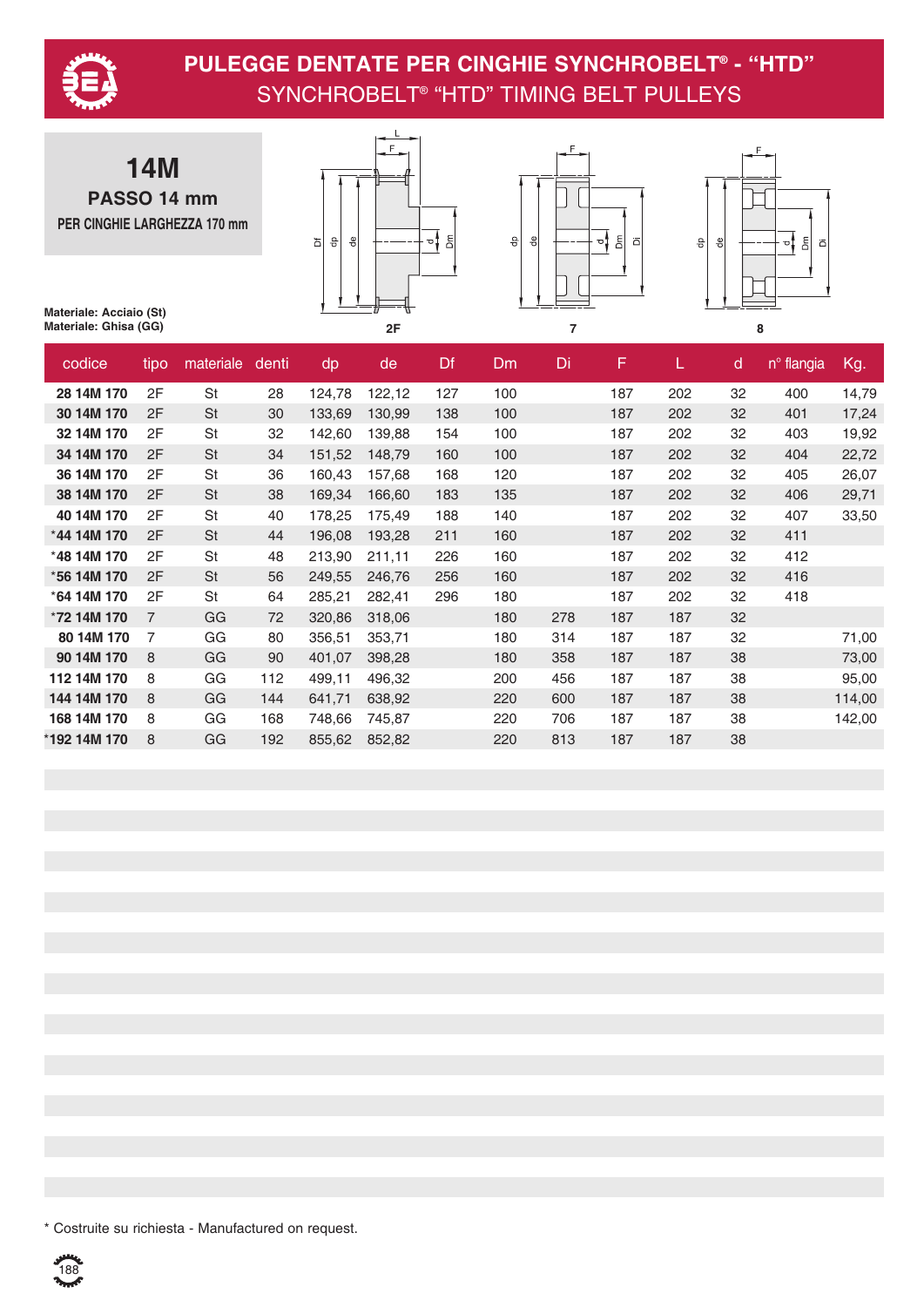

### **5M PASSO 5 mm PER CINGHIE LARGHEZZA 15 mm**



#### **Materiale: Acciaio (St)**

| codice             |     | tipo materiale denti |     | bussola | foro<br>max | dp     | de     | Df  | Dm  | Di  | F  |    | $\mathsf R$ | $n^{\circ}$<br>flangia | Kg.  |
|--------------------|-----|----------------------|-----|---------|-------------|--------|--------|-----|-----|-----|----|----|-------------|------------------------|------|
| TL 34 5M 15        | 15F | St                   | 34  | 1008    | 25          | 54,11  | 52,97  | 57  |     |     | 22 | 22 |             | 213                    | 0,20 |
| TL 36 5M 15        | 15F | <b>St</b>            | 36  | 1108    | 25          | 57,30  | 56,15  | 60  |     |     | 22 | 22 |             | 214                    | 0,25 |
| 38 5M 15<br>TL.    | 15F | St                   | 38  | 1108    | 25          | 60.48  | 59,34  | 66  |     |     | 22 | 22 |             | 216                    | 0,30 |
| 40 5M 15<br>TL.    | 15F | <b>St</b>            | 40  | 1108    | 25          | 63,66  | 62,52  | 71  |     |     | 22 | 22 |             | 217                    | 0,35 |
| TL 44 5M 15        | 15F | St                   | 44  | 1108    | 25          | 70,03  | 68,89  | 75  |     |     | 22 | 22 |             | 218                    | 0.40 |
| TL 48 5M 15        | 10F | <b>St</b>            | 48  | 1210    | 32          | 76,39  | 75,25  | 83  | 59  |     | 22 | 25 | 3           | 219                    | 0,46 |
| TL 56 5M 15        | 10F | <b>St</b>            | 56  | 1210    | 32          | 89,13  | 87,99  | 93  | 70  |     | 22 | 25 | 3           | 222                    | 0,60 |
| TL 64 5M 15        | 10F | <b>St</b>            | 64  | 1210    | 32          | 101,86 | 100,72 | 106 | 80  |     | 22 | 25 | 3           | 224                    | 0,80 |
| TL 72 5M 15        | 10  | <b>St</b>            | 72  | 1610    | 42          | 114,59 | 113,45 |     | 92  |     | 22 | 25 | 3           |                        | 1,20 |
| TL 80 5M 15        | 10  | <b>St</b>            | 80  | 1610    | 42          | 127,32 | 126,18 |     | 92  |     | 22 | 25 | 3           |                        | 1,76 |
| 90 5M 15<br>TL.    | 10  | <b>St</b>            | 90  | 1610    | 42          | 143,24 | 142,10 |     | 92  |     | 22 | 25 | 3           |                        | 2,32 |
| <b>TL112 5M 15</b> | 10  | <b>St</b>            | 112 | 2012    | 50          | 178,25 | 177.11 |     | 110 |     | 20 | 32 | 12          |                        | 3,72 |
| <b>TL136 5M 15</b> | 13  | St                   | 136 | 2012    | 50          | 216,45 | 215,31 |     | 110 | 199 | 20 | 32 | 6           |                        | 3,82 |
|                    |     |                      |     |         |             |        |        |     |     |     |    |    |             |                        |      |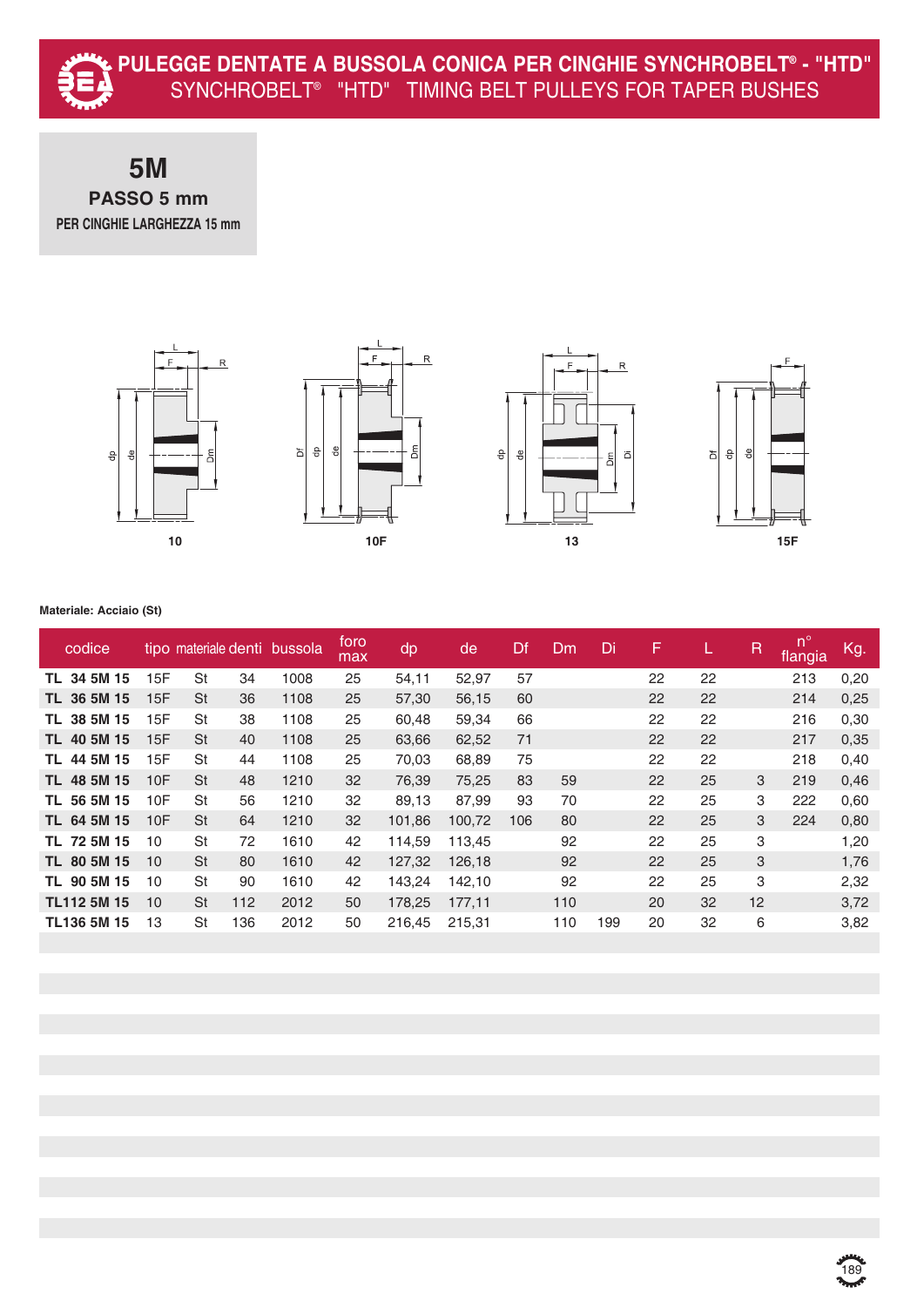#### **8M PASSO 8 mm PER CINGHIE LARGHEZZA 20 mm**









| codice      |            | tipo materiale denti |    | bussola | foro<br>max | dp     | de     | Df  | Dm  | Di  | F  |    | $\overline{R}$ | $n^{\circ}$<br>flangia | Kg.  |
|-------------|------------|----------------------|----|---------|-------------|--------|--------|-----|-----|-----|----|----|----------------|------------------------|------|
| TL 22 8M 20 | 16F        | St                   | 22 | 1008    | 25          | 56,02  | 54,65  | 60  |     | 37  | 28 | 22 | 6              | 308                    | 0,25 |
| TL 24 8M 20 | <b>16F</b> | <b>St</b>            | 24 | 1108    | 25          | 61,11  | 59,74  | 66  |     | 44  | 28 | 22 | 6              | 310                    | 0,30 |
| TL 26 8M 20 | 16F        | St                   | 26 | 1108    | 25          | 66,21  | 64,84  | 71  |     | 45  | 28 | 22 | 6              | 311                    | 0,36 |
| TL 28 8M 20 | <b>16F</b> | <b>St</b>            | 28 | 1108    | 25          | 71,30  | 70,08  | 75  |     | 50  | 28 | 22 | 6              | 312                    | 0,45 |
| TL 30 8M 20 | 16F        | <b>St</b>            | 30 | 1108    | 25          | 76,39  | 75,13  | 83  |     | 58  | 28 | 22 | 6              | 314                    | 0,55 |
| TL 32 8M 20 | 16F        | <b>St</b>            | 32 | 1610    | 42          | 81,49  | 80,16  | 87  |     | 63  | 28 | 25 | 3              | 315                    | 0,43 |
| TL 34 8M 20 | 16F        | <b>St</b>            | 34 | 1610    | 42          | 86,58  | 85,21  | 91  |     | 64  | 28 | 25 | 3              | 316                    | 0,57 |
| TL 36 8M 20 | <b>16F</b> | <b>St</b>            | 36 | 1610    | 42          | 91,67  | 90,30  | 98  |     | 68  | 28 | 25 | 3              | 319                    | 0,70 |
| TL 38 8M 20 | 16F        | <b>St</b>            | 38 | 1610    | 42          | 96,77  | 95,39  | 103 |     | 72  | 28 | 25 | 3              | 320                    | 0,82 |
| TL 40 8M 20 | <b>16F</b> | <b>St</b>            | 40 | 1610    | 42          | 101,86 | 100,49 | 106 |     | 76  | 28 | 25 | 3              | 321                    | 1,10 |
| TL 44 8M 20 | 10F        | St                   | 44 | 2012    | 50          | 112,05 | 110,67 | 119 | 92  |     | 28 | 32 | 4              | 325                    | 1,20 |
| TL 48 8M 20 | 10F        | <b>St</b>            | 48 | 2012    | 50          | 122,23 | 120,86 | 127 | 96  |     | 28 | 32 | $\overline{4}$ | 327                    | 1,65 |
| TL 56 8M 20 | 10F        | St                   | 56 | 2012    | 50          | 142,60 | 141,23 | 148 | 110 |     | 28 | 32 | 4              | 333                    | 2,50 |
| TL 64 8M 20 | 11F        | <b>St</b>            | 64 | 2012    | 50          | 162,97 | 161,60 | 168 | 110 | 137 | 28 | 32 | 4              | 338                    | 2,60 |
| TL 72 8M 20 | 11F        | St                   | 72 | 2012    | 50          | 183,35 | 181,97 | 192 | 110 | 158 | 28 | 32 | $\overline{4}$ | 340                    | 3,40 |
| TL 80 8M 20 | 11         | GG                   | 80 | 2012    | 50          | 203,72 | 202,35 |     | 110 | 180 | 28 | 32 | $\overline{4}$ |                        | 3,60 |
| TL 90 8M 20 | 11         | GG                   | 90 | 2012    | 50          | 229,18 | 227,81 |     | 110 | 204 | 28 | 32 | $\overline{4}$ |                        | 4,10 |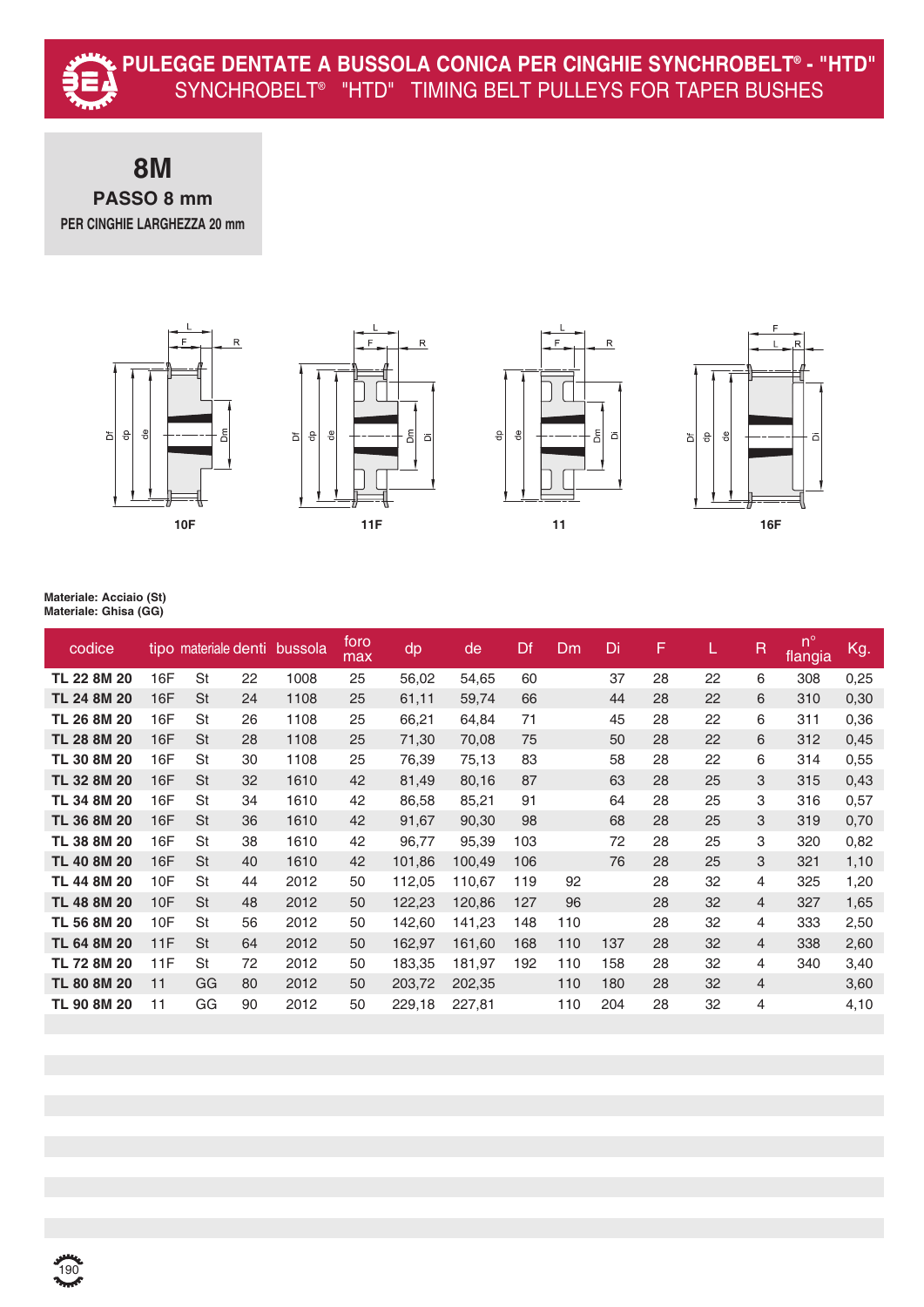

#### **PULEGGE DENTATE A BUSSOLA CONICA PER CINGHIE SYNCHROBELT® - "HTD"** SYNCHROBELT® "HTD" TIMING BELT PULLEYS FOR TAPER BUSHES



**TL 48 8M 30** 18F St 48 2012 50 122,23 120,86 127 90 38 32 3 327 1,80 **TL 56 8M 30** 18F St 56 2012 50 142,60 141,23 148 110 38 32 3 333 3,80 **TL 64 8M 30** 10F St 64 2517 60 162,97 161,60 168 125 38 45 7 338 4,30 **TL 72 8M 30** 11F St 72 2517 60 183,35 181,97 192 125 158 38 45 7 340 4,40 **TL 80 8M 30** 11 GG 80 2517 60 203,72 202,35 125 180 38 45 7 4,65 **TL 90 8M 30** 11 GG 90 2517 60 229,18 227,81 125 204 38 45 7 5,80 **TL112 8M 30** 12 GG 112 2517 60 285,21 283,83 125 254 38 45 7 6,20 **TL144 8M 30** 12 GG 144 2517 60 366,69 365,32 125 336 38 45 7 9,00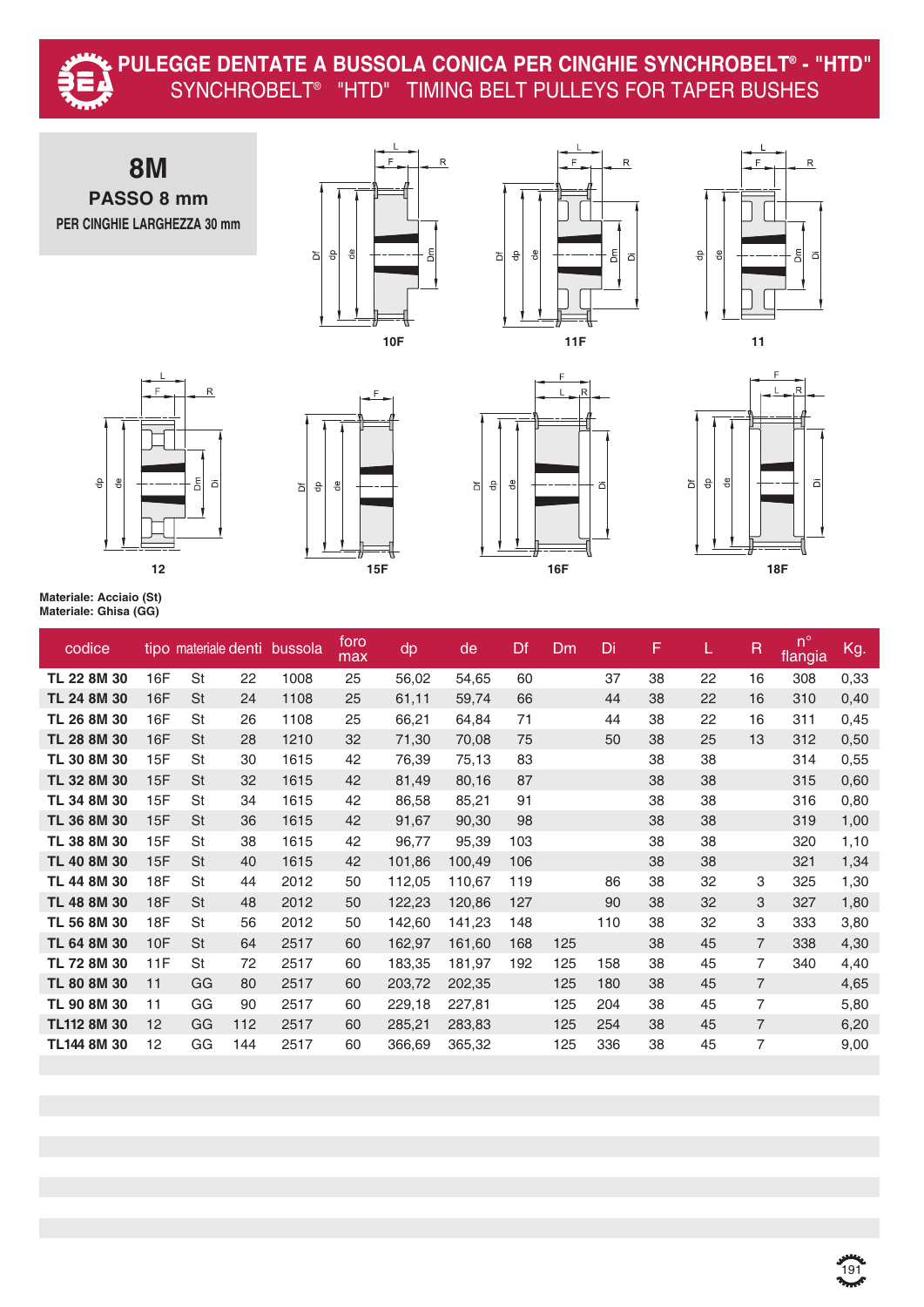

#### **PULEGGE DENTATE A BUSSOLA CONICA PER CINGHIE SYNCHROBELT® - "HTD"** SYNCHROBELT® "HTD" TIMING BELT PULLEYS FOR TAPER BUSHES

















| codice             |            | tipo materiale denti |     | bussola | foro<br>max | dp     | de     | Df  | Dm  | Di  | F  | L. | R   | $n^{\circ}$<br>flangia | Kg.   |
|--------------------|------------|----------------------|-----|---------|-------------|--------|--------|-----|-----|-----|----|----|-----|------------------------|-------|
| TL 28 8M 50        | 16F        | St                   | 28  | 1210    | 32          | 71,30  | 70,08  | 75  |     | 50  | 60 | 25 | 35  | 312                    | 0,60  |
| TL 30 8M 50        | 16F        | <b>St</b>            | 30  | 1615    | 42          | 76,39  | 75,13  | 83  |     | 58  | 60 | 38 | 22  | 314                    | 0,65  |
| TL 32 8M 50        | 16F        | St                   | 32  | 1615    | 42          | 81,49  | 80,16  | 87  |     | 63  | 60 | 38 | 22  | 315                    | 0,80  |
| TL 34 8M 50        | 16F        | St                   | 34  | 1615    | 42          | 86,58  | 85,21  | 91  |     | 65  | 60 | 38 | 22  | 316                    | 1,08  |
| TL 36 8M 50        | 16F        | <b>St</b>            | 36  | 1615    | 42          | 91,67  | 90,30  | 98  |     | 68  | 60 | 38 | 22  | 319                    | 1,35  |
| TL 38 8M 50        | 16F        | <b>St</b>            | 38  | 1615    | 42          | 96,77  | 95,39  | 103 |     | 72  | 60 | 38 | 22  | 320                    | 1,65  |
| TL 40 8M 50        | 18F        | St                   | 40  | 2012    | 50          | 101,86 | 100,49 | 106 |     | 80  | 60 | 32 | 14  | 321                    | 1,70  |
| TL 44 8M 50        | <b>18F</b> | <b>St</b>            | 44  | 2012    | 50          | 112,05 | 110,67 | 119 |     | 86  | 60 | 32 | 14  | 325                    | 1,80  |
| TL 48 8M 50        | 18F        | St                   | 48  | 2012    | 50          | 122,23 | 120,86 | 127 |     | 95  | 60 | 32 | 14  | 327                    | 2,35  |
| TL 56 8M 50        | 18F        | St                   | 56  | 2517    | 60          | 142,60 | 141,23 | 148 |     | 116 | 60 | 45 | 7,5 | 333                    | 3,35  |
| TL 64 8M 50        | 18F        | <b>St</b>            | 64  | 2517    | 60          | 162,97 | 161,60 | 168 |     | 136 | 60 | 45 | 7,5 | 338                    | 4,90  |
| TL 72 8M 50        | 19F        | St                   | 72  | 2517    | 60          | 183,35 | 181,97 | 192 | 125 | 158 | 60 | 45 | 7,5 | 340                    | 6,90  |
| TL 80 8M 50        | 18         | GG                   | 80  | 3020    | 75          | 203,72 | 202,35 |     |     | 180 | 60 | 51 | 4,5 |                        | 8,90  |
| TL 90 8M 50        | 19         | GG                   | 90  | 3020    | 75          | 229,18 | 227,81 |     | 160 | 204 | 60 | 51 | 4,5 |                        | 9,90  |
| <b>TL112 8M 50</b> | 19         | GG                   | 112 | 3020    | 75          | 285,21 | 283,83 |     | 170 | 254 | 60 | 51 | 4,5 |                        | 12,10 |
| <b>TL144 8M 50</b> | 20         | GG                   | 144 | 3020    | 75          | 366,69 | 365,32 |     | 170 | 336 | 60 | 51 | 4,5 |                        | 15,40 |
| <b>TL168 8M 50</b> | 14         | GG                   | 168 | 3525    | 90          | 427,81 | 426,44 |     | 198 | 395 | 60 | 65 | 2,5 |                        | 22,80 |
| TL192 8M 50        | 14         | GG                   | 192 | 3525    | 90          | 488,92 | 487,55 |     | 198 | 455 | 60 | 65 | 2,5 |                        | 26,50 |
|                    |            |                      |     |         |             |        |        |     |     |     |    |    |     |                        |       |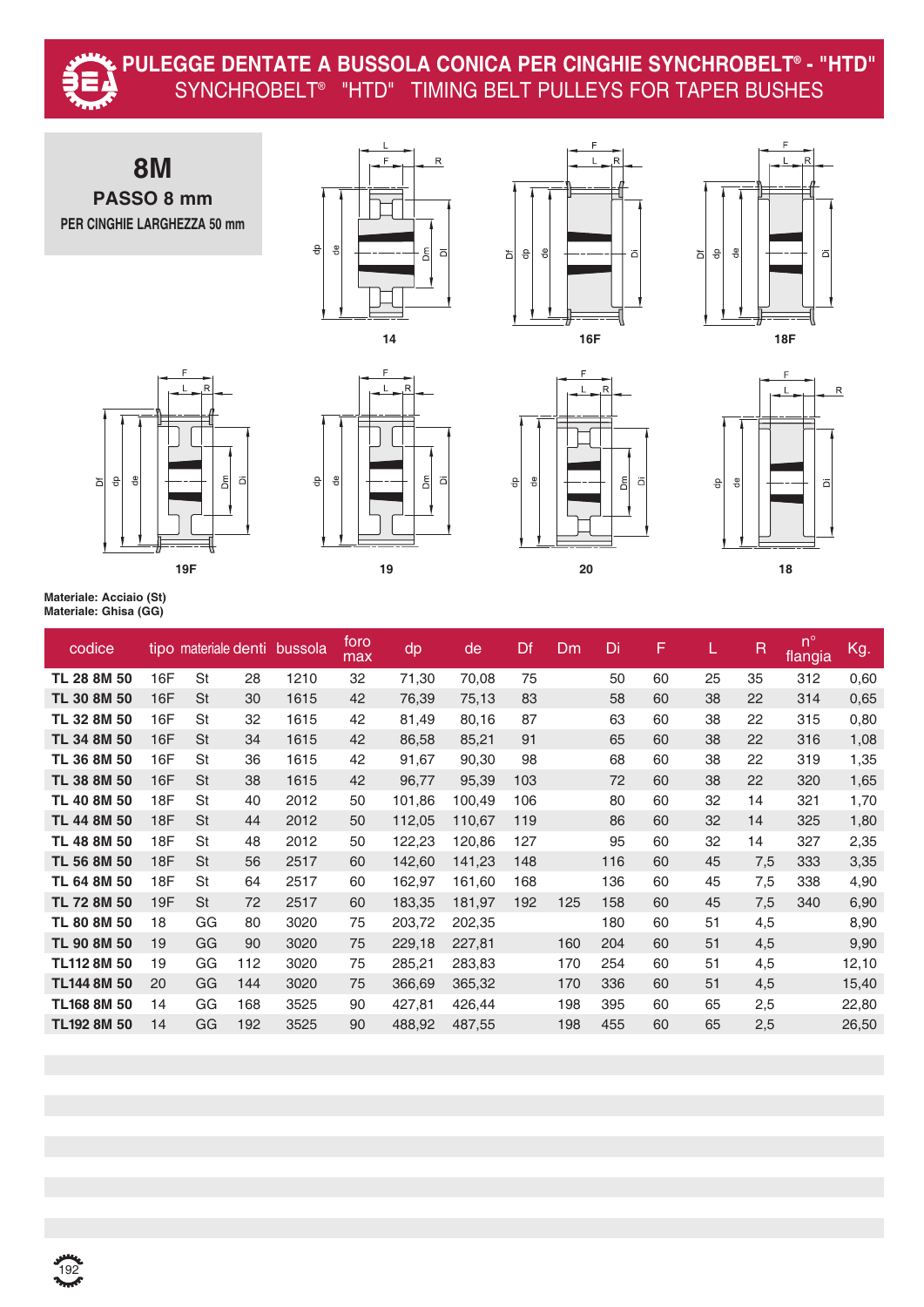

**8M PASSO 8 mm PER CINGHIE LARGHEZZA 85 mm**









| codice             |     | tipo materiale denti |     | bussola | foro<br>max | dp     | de     | Df  | Dm  | Di  | F  |    | $\mathsf R$ | $n^{\circ}$<br>flangia | Kg.   |
|--------------------|-----|----------------------|-----|---------|-------------|--------|--------|-----|-----|-----|----|----|-------------|------------------------|-------|
| TL 34 8M 85        | 18F | <b>St</b>            | 34  | 1615    | 42          | 86,58  | 85,22  | 91  |     | 65  | 95 | 38 | 28,5        | 316                    | 1,50  |
| TL 36 8M 85        | 18F | <b>St</b>            | 36  | 1615    | 42          | 91,67  | 90,30  | 98  |     | 68  | 95 | 38 | 28,5        | 319                    | 1,90  |
| TL 38 8M 85        | 18F | St                   | 38  | 1615    | 42          | 96,77  | 95,39  | 103 |     | 72  | 95 | 38 | 28,5        | 320                    | 2,20  |
| TL 40 8M 85        | 18F | <b>St</b>            | 40  | 2012    | 50          | 101,86 | 100,49 | 106 |     | 80  | 95 | 32 | 31,5        | 321                    | 1,90  |
| TL 44 8M 85        | 18F | <b>St</b>            | 44  | 2012    | 50          | 112,05 | 110,67 | 119 |     | 86  | 95 | 32 | 31,5        | 325                    | 2,30  |
| TL 48 8M 85        | 18F | St                   | 48  | 2517    | 60          | 122,23 | 120,86 | 127 |     | 97  | 95 | 45 | 25          | 327                    | 2,70  |
| TL 56 8M 85        | 18F | St                   | 56  | 2517    | 60          | 142,60 | 141,23 | 148 |     | 116 | 95 | 45 | 25          | 333                    | 4,50  |
| TL 64 8M 85        | 18F | <b>St</b>            | 64  | 2517    | 60          | 162,97 | 161,60 | 168 |     | 136 | 95 | 45 | 25          | 338                    | 6,30  |
| TL 72 8M 85        | 18F | St                   | 72  | 3020    | 75          | 183,35 | 181,97 | 192 |     | 150 | 95 | 51 | 22          | 340                    | 8,10  |
| TL 80 8M 85        | 18  | GG                   | 80  | 3020    | 75          | 203,72 | 202,35 |     |     | 180 | 95 | 51 | 22          |                        | 10,20 |
| TL 90 8M 85        | 19  | GG                   | 90  | 3020    | 75          | 229,18 | 227,81 |     | 170 | 204 | 95 | 51 | 22          |                        | 11,20 |
| <b>TL112 8M 85</b> | 19  | GG                   | 112 | 3020    | 75          | 285,21 | 283,83 |     | 170 | 254 | 95 | 51 | 22          |                        | 15,00 |
| TL144 8M 85        | 20  | GG                   | 144 | 3525    | 90          | 366,69 | 365,32 |     | 198 | 336 | 95 | 65 | 15          |                        | 20,20 |
| <b>TL168 8M 85</b> | 20  | GG                   | 168 | 3525    | 90          | 427,81 | 426,44 |     | 198 | 395 | 95 | 65 | 15          |                        | 22,40 |
| TL192 8M 85        | 20  | GG                   | 192 | 3525    | 90          | 488,92 | 487,55 |     | 198 | 455 | 95 | 65 | 15          |                        | 28,20 |
|                    |     |                      |     |         |             |        |        |     |     |     |    |    |             |                        |       |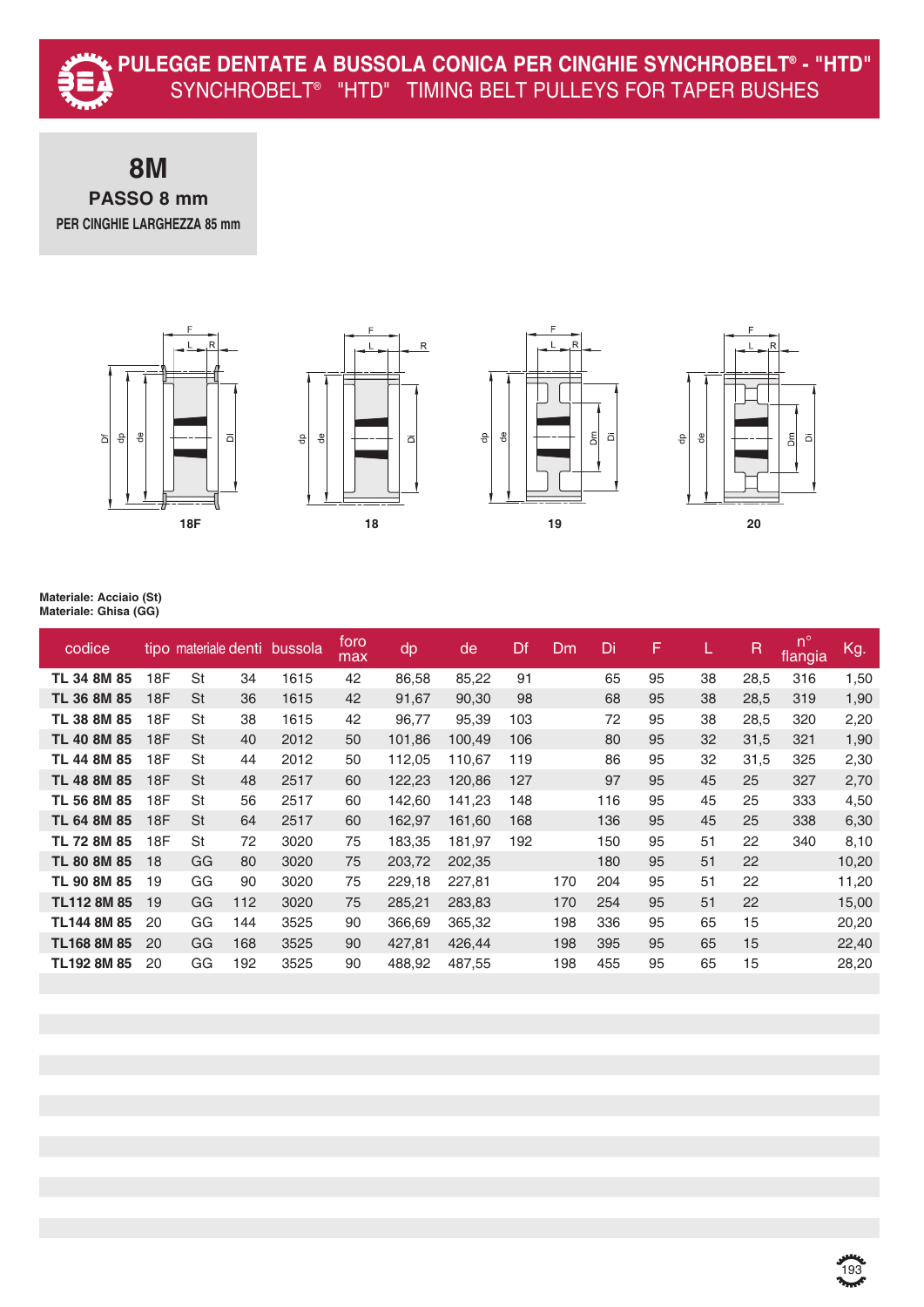#### **14M PASSO 14 mm PER CINGHIE LARGHEZZA 40 mm**









| codice       | tipo |           |     | materiale denti bussola | foro<br>max | dp     | de     | Df  | Dm  | Di  | F  |    | $\mathsf R$ | $n^{\circ}$<br>flangia | Kg.    |
|--------------|------|-----------|-----|-------------------------|-------------|--------|--------|-----|-----|-----|----|----|-------------|------------------------|--------|
| TL 28 14M 40 | 18F  | St        | 28  | 2012                    | 50          | 124,78 | 122,12 | 127 |     | 94  | 54 | 32 | 11          | 400                    | 2,10   |
| TL 30 14M 40 | 18F  | <b>St</b> | 30  | 2012                    | 50          | 133,69 | 130,99 | 138 |     | 98  | 54 | 32 | 11          | 401                    | 2,70   |
| TL 32 14M 40 | 18F  | St        | 32  | 2012                    | 50          | 142,60 | 139,88 | 154 |     | 108 | 54 | 32 | 11          | 403                    | 3,40   |
| TL 34 14M 40 | 18F  | <b>St</b> | 34  | 2517                    | 60          | 151,52 | 148,79 | 160 |     | 110 | 54 | 45 | 4,5         | 404                    | 3,90   |
| TL 36 14M 40 | 18F  | St        | 36  | 2517                    | 60          | 160,43 | 157,68 | 168 |     | 120 | 54 | 45 | 4,5         | 405                    | 4,80   |
| TL 38 14M 40 | 18F  | <b>St</b> | 38  | 2517                    | 60          | 169,34 | 166,60 | 183 |     | 130 | 54 | 45 | 4,5         | 406                    | 5,40   |
| TL 40 14M 40 | 18F  | St        | 40  | 2517                    | 60          | 178,25 | 175,49 | 188 |     | 138 | 54 | 45 | 4,5         | 407                    | 6,00   |
| TL 44 14M 40 | 18F  | <b>St</b> | 44  | 3020                    | 75          | 196,08 | 193,28 | 211 |     | 155 | 54 | 51 | 1,5         | 411                    | 7,50   |
| TL 48 14M 40 | 18F  | St        | 48  | 3020                    | 75          | 213,90 | 211,11 | 226 |     | 170 | 54 | 51 | 1,5         | 412                    | 8,50   |
| TL 56 14M 40 | 18F  | GG        | 56  | 3020                    | 75          | 249,55 | 246,76 | 256 |     | 208 | 54 | 51 | 1,5         | 416                    | 10, 10 |
| TL 64 14M 40 | 19F  | GG        | 64  | 3020                    | 75          | 285,21 | 282,41 | 296 | 170 | 240 | 54 | 51 | 1,5         | 418                    | 13,40  |
| TL 72 14M 40 | 19   | GG        | 72  | 3020                    | 75          | 320,86 | 318,06 |     | 170 | 280 | 54 | 51 | 1,5         |                        | 15,00  |
| TL 80 14M 40 | 20   | GG        | 80  | 3020                    | 75          | 356,51 | 353,71 |     | 170 | 315 | 54 | 51 | 1,5         |                        | 16,00  |
| TL 90 14M 40 | 20   | GG        | 90  | 3020                    | 75          | 401,07 | 398,28 |     | 170 | 360 | 54 | 51 | 1,5         |                        | 18,00  |
| TL112 14M 40 | 20   | GG        | 112 | 3020                    | 75          | 499,11 | 496,32 |     | 170 | 457 | 54 | 51 | 1,5         |                        | 25,50  |
| TL144 14M 40 | 20   | GG        | 144 | 3020                    | 75          | 641,71 | 638,92 |     | 170 | 600 | 54 | 51 | 1,5         |                        | 32,00  |
| TL16814M40   | 20   | GG        | 168 | 3020                    | 75          | 748,66 | 745,87 |     | 170 | 706 | 54 | 51 | 1,5         |                        | 43,50  |
| TL19214M40   | 20   | GG        | 192 | 3020                    | 75          | 855,62 | 852,82 |     | 170 | 813 | 54 | 51 | 1,5         |                        | 49,50  |
|              |      |           |     |                         |             |        |        |     |     |     |    |    |             |                        |        |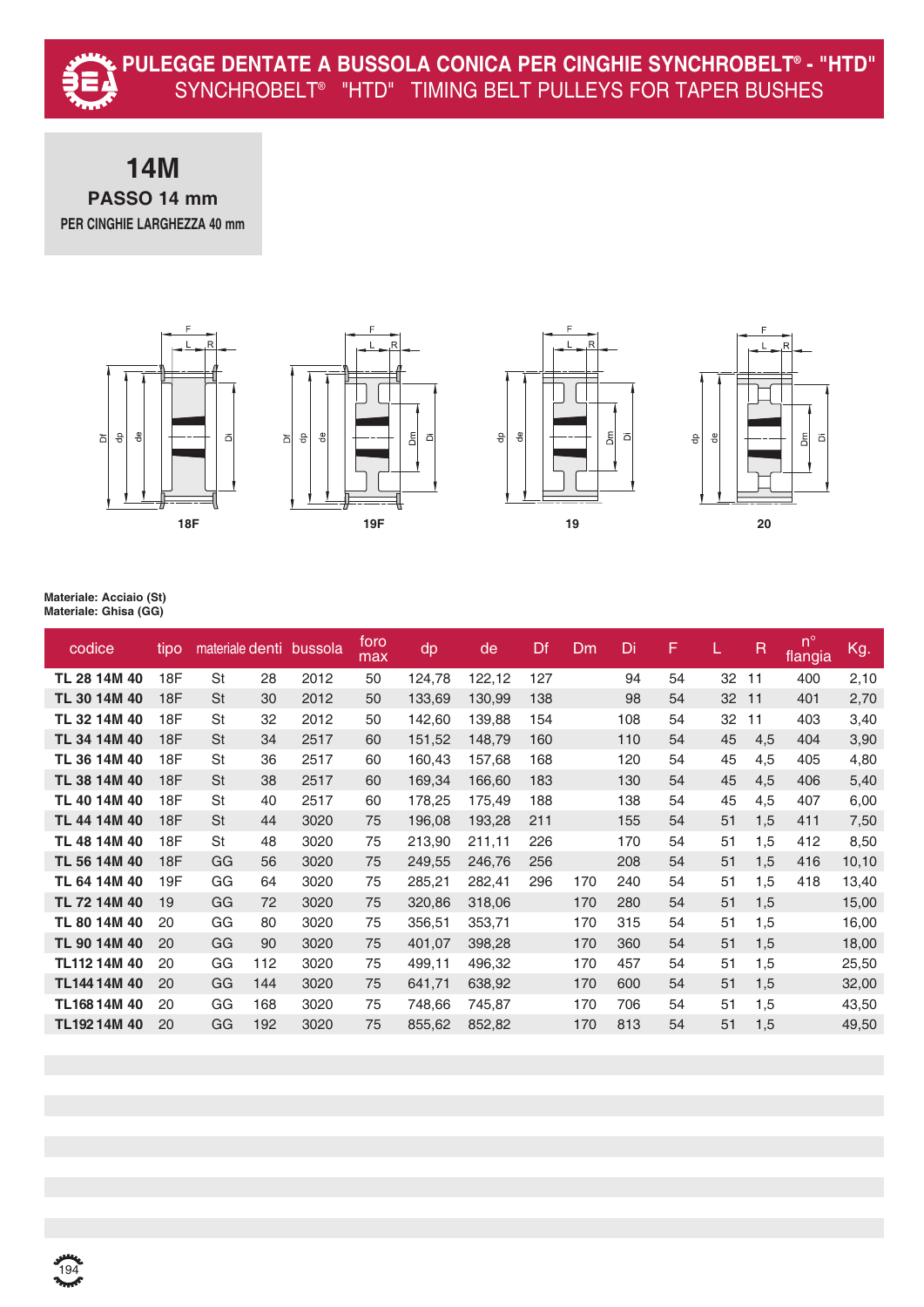

### **14M PASSO 14 mm PER CINGHIE LARGHEZZA 55 mm**









| codice       |     | tipo materiale denti |     | bussola | foro<br>max | dp     | de     | Df  | Dm  | Di  | F  |    | R    | $n^{\circ}$<br>flangia | Kg.   |
|--------------|-----|----------------------|-----|---------|-------------|--------|--------|-----|-----|-----|----|----|------|------------------------|-------|
| TL 28 14M 55 | 18F | St                   | 28  | 2012    | 50          | 124,78 | 122,12 | 127 |     | 94  | 70 | 32 | 19   | 400                    | 2,20  |
| TL 30 14M 55 | 18F | St                   | 30  | 2517    | 60          | 133,69 | 130,99 | 138 |     | 100 | 70 | 45 | 12,5 | 401                    | 2,70  |
| TL 32 14M 55 | 18F | St                   | 32  | 2517    | 60          | 142,60 | 139,88 | 154 |     | 108 | 70 | 45 | 12,5 | 403                    | 3,60  |
| TL 34 14M 55 | 18F | St                   | 34  | 2517    | 60          | 151,52 | 148,79 | 160 |     | 110 | 70 | 45 | 12,5 | 404                    | 4,50  |
| TL 36 14M 55 | 18F | St                   | 36  | 2517    | 60          | 160,43 | 157,68 | 168 |     | 120 | 70 | 45 | 12,5 | 405                    | 5,20  |
| TL 38 14M 55 | 18F | St                   | 38  | 2517    | 60          | 169,34 | 166,60 | 183 |     | 130 | 70 | 45 | 12,5 | 406                    | 6,20  |
| TL 40 14M 55 | 18F | St                   | 40  | 2517    | 60          | 178,25 | 175,49 | 188 |     | 138 | 70 | 45 | 12,5 | 407                    | 6,90  |
| TL 44 14M 55 | 18F | St                   | 44  | 3020    | 75          | 196,08 | 193,28 | 211 |     | 155 | 70 | 51 | 9,5  | 411                    | 8,60  |
| TL 48 14M 55 | 18F | St                   | 48  | 3020    | 75          | 213,90 | 211,11 | 226 |     | 170 | 70 | 51 | 9,5  | 412                    | 10,50 |
| TL 56 14M 55 | 18F | GG                   | 56  | 3020    | 75          | 249,55 | 246,76 | 256 |     | 208 | 70 | 51 | 9,5  | 416                    | 13,50 |
| TL 64 14M 55 | 19F | GG                   | 64  | 3020    | 75          | 285,21 | 282,41 | 296 | 170 | 240 | 70 | 51 | 9,5  | 418                    | 14,50 |
| TL 72 14M 55 | 19  | GG                   | 72  | 3020    | 75          | 320,86 | 318,06 |     | 170 | 280 | 70 | 51 | 9,5  |                        | 16,30 |
| TL 80 14M 55 | 20  | GG                   | 80  | 3020    | 75          | 356,51 | 353,71 |     | 170 | 315 | 70 | 51 | 9,5  |                        | 17,50 |
| TL 90 14M 55 | 20  | GG                   | 90  | 3020    | 75          | 401,07 | 398,28 |     | 170 | 360 | 70 | 51 | 9,5  |                        | 20,00 |
| TL112 14M 55 | 20  | GG                   | 112 | 3020    | 75          | 499,11 | 496,32 |     | 170 | 457 | 70 | 51 | 9,5  |                        | 28,20 |
| TL144 14M 55 | 20  | GG                   | 144 | 3020    | 75          | 641,71 | 638,92 |     | 170 | 600 | 70 | 51 | 9,5  |                        | 36,00 |
| TL168 14M 55 | 20  | GG                   | 168 | 3020    | 75          | 748,66 | 745,87 |     | 170 | 706 | 70 | 51 | 9,5  |                        | 48,50 |
| TL192 14M 55 | 20  | GG                   | 192 | 3020    | 75          | 855,62 | 852,82 |     | 170 | 813 | 70 | 51 | 9,5  |                        | 52,00 |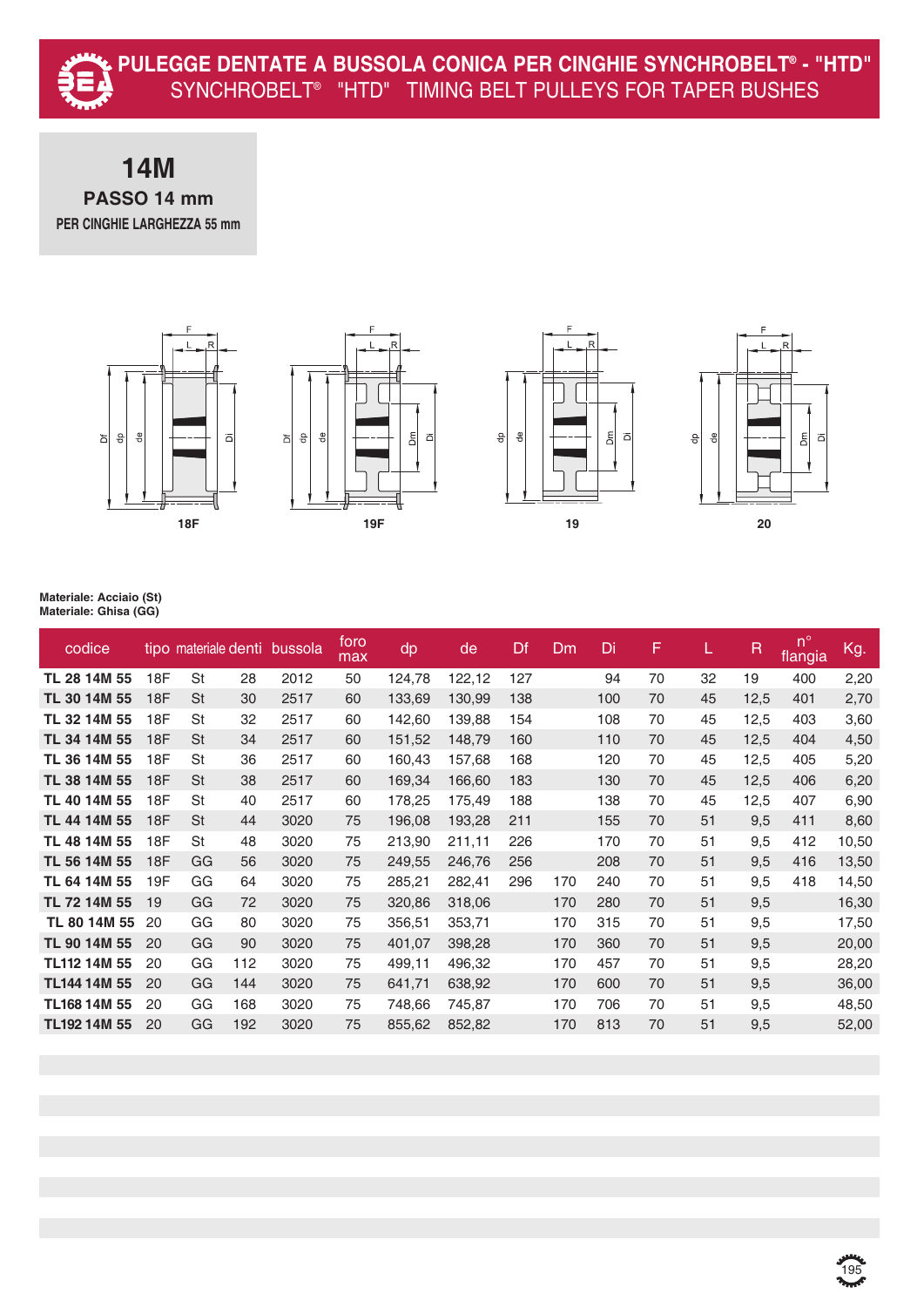#### **14M PASSO 14 mm PER CINGHIE LARGHEZZA 85 mm**



| codice       |     |           |     | tipo materiale denti bussola | foro<br>max | dp     | de     | Df  | Dm  | Di  | F   |     | R    | $\mathbf{p}$<br>flangia | Kg.   |
|--------------|-----|-----------|-----|------------------------------|-------------|--------|--------|-----|-----|-----|-----|-----|------|-------------------------|-------|
| TL 28 14M 85 | 18F | St        | 28  | 2517                         | 60          | 124,78 | 122,12 | 127 |     | 98  | 102 | 45  | 28,5 | 400                     | 2,70  |
| TL 30 14M 85 | 18F | St        | 30  | 2517                         | 60          | 133,69 | 130,99 | 138 |     | 100 | 102 | 45  | 28,5 | 401                     | 3,80  |
| TL 32 14M 85 | 18F | St        | 32  | 2517                         | 60          | 142,60 | 139,88 | 154 |     | 108 | 102 | 45  | 28,5 | 403                     | 4,70  |
| TL 34 14M 85 | 18F | St        | 34  | 2517                         | 60          | 151,52 | 148,79 | 160 |     | 110 | 102 | 45  | 28,5 | 404                     | 6,00  |
| TL 36 14M 85 | 18F | St        | 36  | 3020                         | 75          | 160,43 | 157,68 | 168 |     | 125 | 102 | 51  | 25,5 | 405                     | 5,70  |
| TL 38 14M 85 | 18F | <b>St</b> | 38  | 3020                         | 75          | 169,34 | 166,60 | 183 |     | 130 | 102 | 51  | 25,5 | 406                     | 6,80  |
| TL 40 14M 85 | 18F | St        | 40  | 3020                         | 75          | 178,25 | 175,49 | 188 |     | 138 | 102 | 51  | 25,5 | 407                     | 8,00  |
| TL 44 14M 85 | 18F | St        | 44  | 3030                         | 75          | 196,08 | 193,28 | 211 |     | 155 | 102 | 76  | 13   | 411                     | 11,70 |
| TL 48 14M 85 | 18F | St        | 48  | 3030                         | 75          | 213,90 | 211,11 | 226 |     | 170 | 102 | 76  | 13   | 412                     | 15,00 |
| TL 56 14M 85 | 18F | GG        | 56  | 3525                         | 90          | 249,55 | 246,76 | 256 |     | 210 | 102 | 65  | 18,5 | 416                     | 19,00 |
| TL 64 14M 85 | 19F | GG        | 64  | 3525                         | 90          | 285,21 | 282,41 | 296 | 190 | 240 | 102 | 65  | 18,5 | 418                     | 23,50 |
| TL 72 14M 85 | 19  | GG        | 72  | 3525                         | 90          | 320,86 | 318,06 |     | 190 | 280 | 102 | 65  | 18,5 |                         | 25,00 |
| TL 80 14M 85 | 20  | GG        | 80  | 3525                         | 90          | 356,51 | 353,71 |     | 190 | 315 | 102 | 65  | 18,5 |                         | 26,00 |
| TL 90 14M 85 | 20  | GG        | 90  | 3525                         | 90          | 401,07 | 398,28 |     | 190 | 360 | 102 | 65  | 18,5 |                         | 28,00 |
| TL112 14M 85 | 20  | GG        | 112 | 3525                         | 90          | 499,11 | 496,32 |     | 190 | 457 | 102 | 65  | 18,5 |                         | 36,00 |
| TL144 14M 85 | 20  | GG        | 144 | 3525                         | 90          | 641,71 | 638,92 |     | 190 | 600 | 102 | 65  | 18,5 |                         | 48,00 |
| TL168 14M 85 | 20  | GG        | 168 | 3525                         | 90          | 748,66 | 745,87 |     | 190 | 706 | 102 | 65  | 18,5 |                         | 60,00 |
| TL192 14M 85 | 22  | GG        | 192 | 4040                         | 100         | 855,62 | 852,82 |     | 230 | 813 | 102 | 102 |      |                         | 85,00 |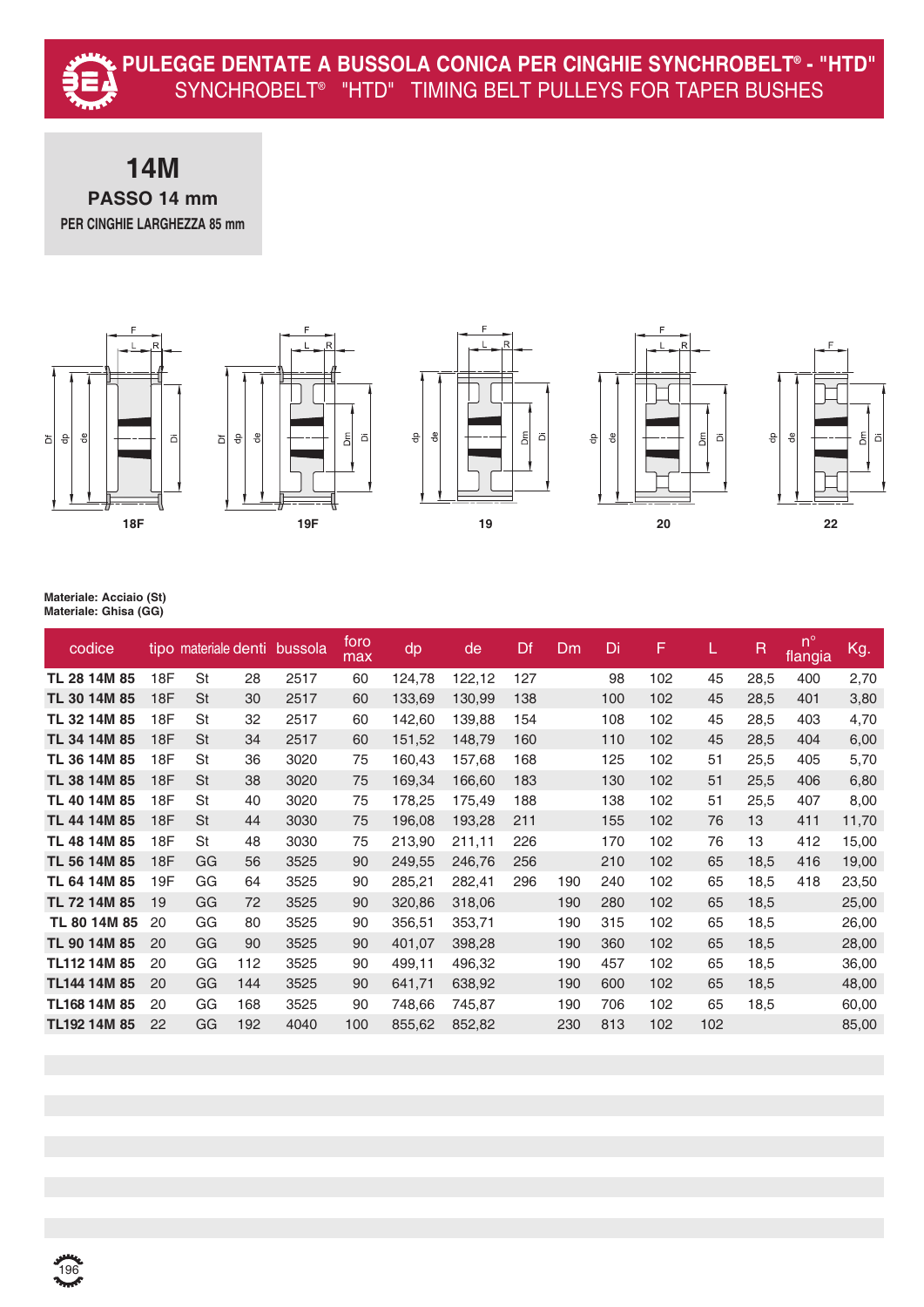

### **14M PASSO 14 mm PER CINGHIE LARGHEZZA 115 mm**









| codice               | tipo | materiale denti |     | bussola | foro<br>max | dp     | de     | Df  | Dm  | Di  | F   |     | $\mathsf R$ | $n^{\circ}$<br>flangia | Kg.   |
|----------------------|------|-----------------|-----|---------|-------------|--------|--------|-----|-----|-----|-----|-----|-------------|------------------------|-------|
| TL 28 14M 115        | 18F  | St              | 28  | 2517    | 60          | 124,78 | 122,12 | 127 |     | 98  | 133 | 45  | 44          | 400                    | 3,80  |
| TL 30 14M 115        | 18F  | <b>St</b>       | 30  | 2517    | 60          | 133,69 | 130,99 | 138 |     | 100 | 133 | 45  | 44          | 401                    | 5,00  |
| TL 32 14M 115        | 18F  | St              | 32  | 2517    | 60          | 142,60 | 139,88 | 154 |     | 108 | 133 | 45  | 44          | 403                    | 6,80  |
| TL 34 14M 115        | 18F  | <b>St</b>       | 34  | 2517    | 60          | 151,52 | 148,79 | 160 |     | 110 | 133 | 45  | 44          | 404                    | 6,90  |
| TL 36 14M 115        | 18F  | St              | 36  | 3020    | 75          | 160,43 | 157,68 | 168 |     | 125 | 133 | 51  | 41          | 405                    | 7,00  |
| TL 38 14M 115        | 18F  | <b>St</b>       | 38  | 3020    | 75          | 169,34 | 166,60 | 183 |     | 130 | 133 | 51  | 41          | 406                    | 8,50  |
| TL 40 14M 115        | 18F  | St              | 40  | 3020    | 75          | 178,25 | 175,49 | 188 |     | 138 | 133 | 51  | 41          | 407                    | 9,10  |
| TL 44 14M 115        | 18F  | <b>St</b>       | 44  | 3030    | 75          | 196,08 | 193,28 | 211 |     | 155 | 133 | 76  | 28,5        | 411                    | 13,00 |
| TL 48 14M 115        | 18F  | St              | 48  | 3030    | 75          | 213,90 | 211,11 | 226 |     | 170 | 133 | 76  | 28,5        | 412                    | 16,00 |
| TL 56 14M 115        | 18F  | GG              | 56  | 3535    | 90          | 249,55 | 246,76 | 256 |     | 210 | 133 | 89  | 22          | 416                    | 24,00 |
| TL 64 14M 115        | 19F  | GG              | 64  | 3535    | 90          | 285,21 | 282,41 | 296 | 190 | 240 | 133 | 89  | 22          | 418                    | 32,00 |
| TL 72 14M 115        | 19   | GG              | 72  | 3535    | 90          | 320,86 | 318,06 |     | 190 | 280 | 133 | 89  | 22          |                        | 31,00 |
| TL 80 14M 115        | 20   | GG              | 80  | 3535    | 90          | 356,51 | 353,71 |     | 190 | 315 | 133 | 89  | 22          |                        | 32,00 |
| TL 90 14M 115        | 20   | GG              | 90  | 3535    | 90          | 401,07 | 398,28 |     | 190 | 360 | 133 | 89  | 22          |                        | 37,00 |
| TL112 14M 115        | 20   | GG              | 112 | 3535    | 90          | 499,11 | 496,32 |     | 190 | 457 | 133 | 89  | 22          |                        | 45,00 |
| <b>TL144 14M 115</b> | 20   | GG              | 144 | 4040    | 100         | 641,71 | 638,92 |     | 230 | 600 | 133 | 102 | 15,5        |                        | 63,00 |
| TL168 14M 115        | 20   | GG              | 168 | 4040    | 100         | 748,66 | 745,87 |     | 230 | 706 | 133 | 102 | 15,5        |                        | 77,50 |
| TL192 14M 115        | 20   | GG              | 192 | 4040    | 100         | 855,62 | 852,82 |     | 230 | 813 | 133 | 102 | 15,5        |                        | 95,00 |